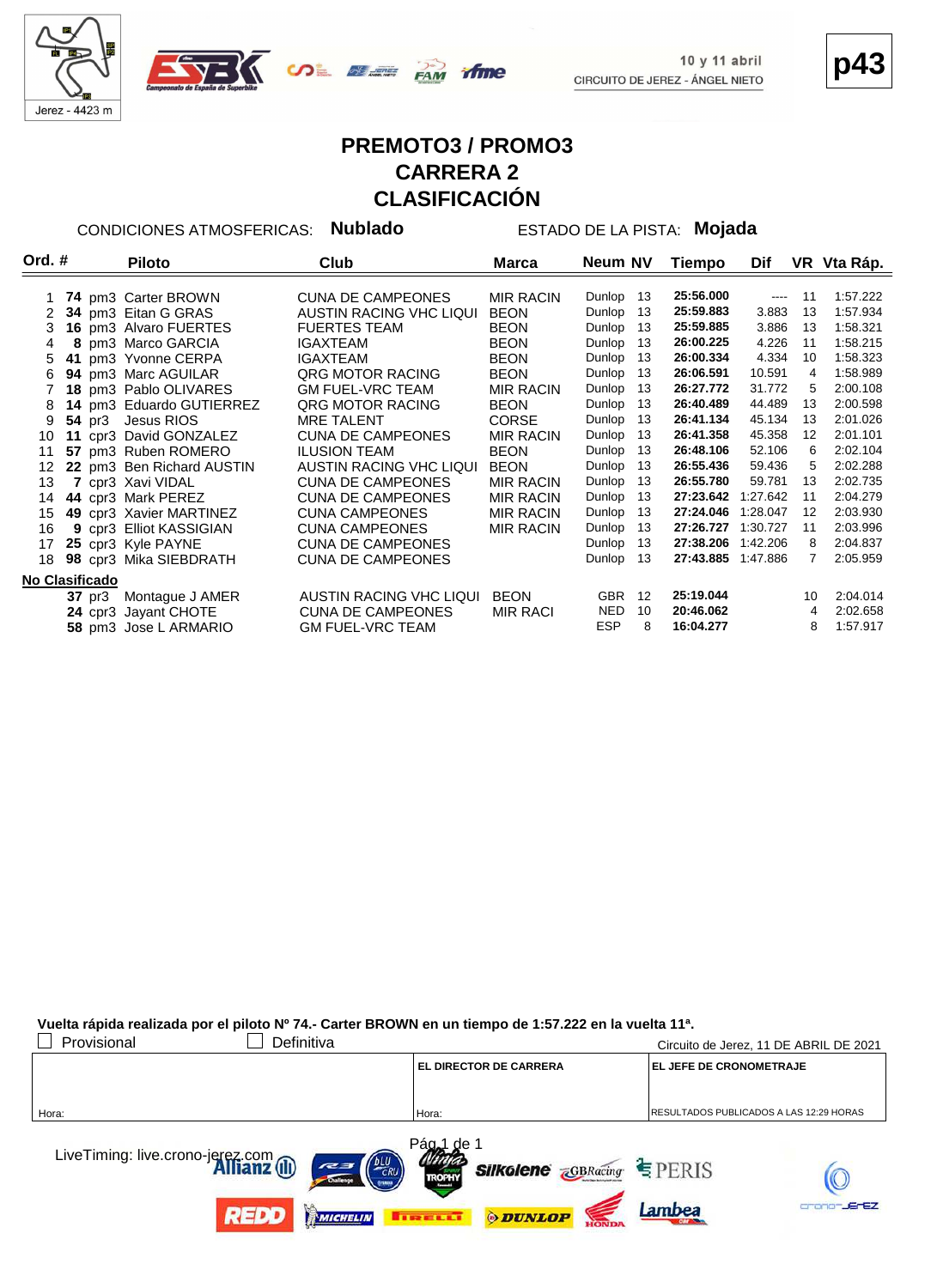



**p44**

## **PREMOTO3 CARRERA 2 CLASIFICACIÓN**

time

CONDICIONES ATMOSFERICAS: **Nublado** ESTADO DE LA PISTA: **Seca**

| Ord. $#$              |  | <b>Piloto</b>             | Club                     | <b>Marca</b>     | Neum NV         | Tiempo    | Dif      | VR I | Vta Ráp. |
|-----------------------|--|---------------------------|--------------------------|------------------|-----------------|-----------|----------|------|----------|
|                       |  |                           |                          |                  |                 |           |          |      |          |
|                       |  | 74 pm3 Carter BROWN       | <b>CUNA DE CAMPEONES</b> | <b>MIR RACIN</b> | Dunlop<br>-13   | 25:56.000 | $\cdots$ | 11   | 1:57.222 |
|                       |  | 34 pm3 Eitan G GRAS       | AUSTIN RACING VHC LIQUI  | BEON             | 13<br>Dunlop    | 25:59.883 | 3.883    | 13   | 1:57.934 |
|                       |  | 3 16 pm3 Alvaro FUERTES   | <b>FUERTES TEAM</b>      | <b>BEON</b>      | -13<br>Dunlop   | 25:59.885 | 3.886    | 13   | 1:58.321 |
|                       |  | 8 pm3 Marco GARCIA        | IGAXTEAM                 | <b>BEON</b>      | 13<br>Dunlop    | 26:00.225 | 4.226    | 11   | 1:58.215 |
|                       |  | 5 41 pm3 Yvonne CERPA     | IGAXTEAM                 | <b>BEON</b>      | -13<br>Dunlop   | 26:00.334 | 4.334    | 10   | 1:58.323 |
| 6                     |  | 94 pm3 Marc AGUILAR       | ORG MOTOR RACING         | <b>BEON</b>      | 13<br>Dunlop    | 26:06.591 | 10.591   | 4    | 1:58.989 |
|                       |  | 7 18 pm3 Pablo OLIVARES   | <b>GM FUEL-VRC TEAM</b>  | <b>MIR RACIN</b> | 13<br>Dunlop    | 26:27.772 | 31.772   | 5    | 2:00.108 |
| 8                     |  | 14 pm3 Eduardo GUTIERREZ  | <b>QRG MOTOR RACING</b>  | <b>BEON</b>      | 13<br>Dunlop    | 26:40.489 | 44.489   | 13   | 2:00.598 |
| 9                     |  | 57 pm3 Ruben ROMERO       | <b>ILUSION TEAM</b>      | <b>BEON</b>      | -13<br>Dunlop   | 26:48.106 | 52.106   | 6    | 2:02.104 |
| 10.                   |  | 22 pm3 Ben Richard AUSTIN | AUSTIN RACING VHC LIQUI  | BEON             | 13<br>Dunlop    | 26:55.436 | 59.436   | 5    | 2:02.288 |
| <b>No Clasificado</b> |  |                           |                          |                  |                 |           |          |      |          |
|                       |  | 58 pm3 Jose L ARMARIO     | <b>GM FUEL-VRC TEAM</b>  |                  | <b>ESP</b><br>8 | 16:04.277 |          | 8    | 1:57.917 |

**Vuelta rápida realizada por el piloto Nº 74.- Carter BROWN en un tiempo de 1:57.222 en la vuelta 11ª.**

| Provisional<br>Definitiva                                                                        |                                                                                                                                             | Circuito de Jerez, 11 DE ABRIL DE 2021         |
|--------------------------------------------------------------------------------------------------|---------------------------------------------------------------------------------------------------------------------------------------------|------------------------------------------------|
|                                                                                                  | <b>EL DIRECTOR DE CARRERA</b>                                                                                                               | <b>EL JEFE DE CRONOMETRAJE</b>                 |
|                                                                                                  |                                                                                                                                             |                                                |
| Hora:                                                                                            | Hora:                                                                                                                                       | <b>RESULTADOS PUBLICADOS A LAS 12:30 HORAS</b> |
| LiveTiming: live.crono-jerez.com<br><b>Allianz</b> (II)<br>ERU<br>727<br><b>REDD</b><br>MICHELIN | Págal<br>de 1<br><b>Silkolene <i><u>GBRacing</u> SILKOlene ZGBRacing SILKOLENE</i></b><br><b>TROPHY</b><br><b>ODUNLOP</b><br><b>TIRELLI</b> | arano-JErEZ<br>Lambea                          |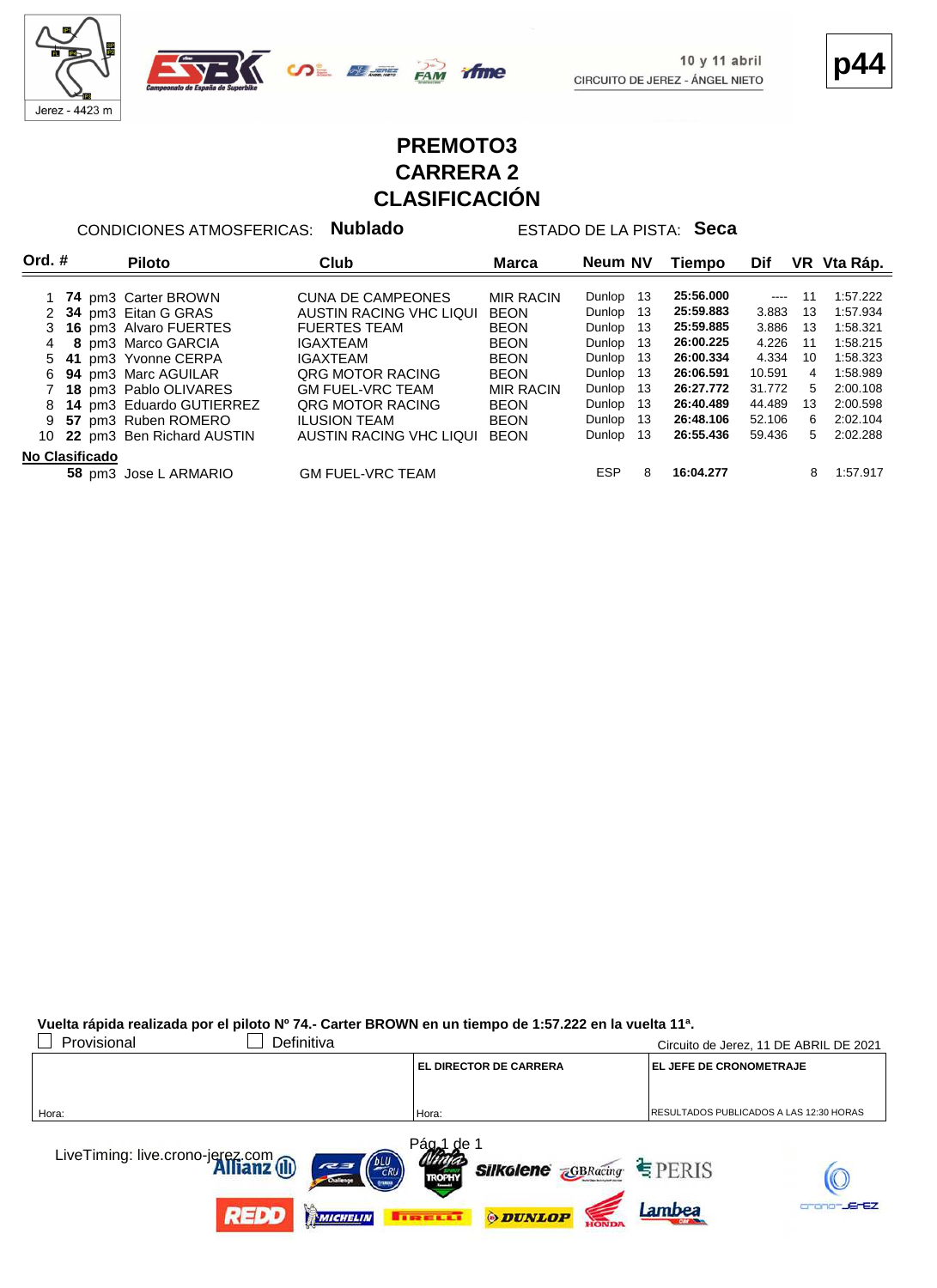



**p45**

## **PROMO3 CARRERA 2 CLASIFICACIÓN**

ifme

CONDICIONES ATMOSFERICAS: **Nublado** ESTADO DE LA PISTA: **Seca**

| Ord. $#$       |                  | <b>Piloto</b>           | Club                     | <b>Marca</b>     | Neum NV    |    | Tiempo    | Dif      | VR. | Vta Ráp. |
|----------------|------------------|-------------------------|--------------------------|------------------|------------|----|-----------|----------|-----|----------|
|                | <b>54</b> pr3    | Jesus RIOS              | <b>MRE TALENT</b>        | <b>CORSE</b>     | Dunlop     | 13 | 26:41.134 | $\cdots$ | 13  | 2:01.026 |
|                |                  | 11 cpr3 David GONZALEZ  | <b>CUNA DE CAMPEONES</b> | <b>MIR RACIN</b> | Dunlop     | 13 | 26:41.358 | 0.224    | 12  | 2:01.101 |
|                |                  | cpr3 Xavi VIDAL         | <b>CUNA DE CAMPEONES</b> | <b>MIR RACIN</b> | Dunlop     | 13 | 26:55.780 | 14.647   | 13  | 2:02.735 |
|                |                  | 44 cpr3 Mark PEREZ      | <b>CUNA DE CAMPEONES</b> | <b>MIR RACIN</b> | Dunlop     | 13 | 27:23.642 | 42.508   | 11  | 2:04.279 |
| 5.             |                  | 49 cpr3 Xavier MARTINEZ | <b>CUNA CAMPEONES</b>    | <b>MIR RACIN</b> | Dunlop     | 13 | 27:24.046 | 42.913   | 12  | 2:03.930 |
| 6              |                  | 9 cpr3 Elliot KASSIGIAN | <b>CUNA CAMPEONES</b>    | <b>MIR RACIN</b> | Dunlop     | 13 | 27:26.727 | 45.593   | 11  | 2:03.996 |
|                |                  | 25 cpr3 Kyle PAYNE      | <b>CUNA DE CAMPEONES</b> |                  | Dunlop     | 13 | 27:38.206 | 57.072   | 8   | 2:04.837 |
| 8              |                  | 98 cpr3 Mika SIEBDRATH  | <b>CUNA DE CAMPEONES</b> |                  | Dunlop     | 13 | 27:43.885 | 1:02.752 |     | 2:05.959 |
| No Clasificado |                  |                         |                          |                  |            |    |           |          |     |          |
|                | $37 \text{ pr}3$ | Montaque J AMER         | AUSTIN RACING VHC LIQUI  | <b>BEON</b>      | <b>GBR</b> | 12 | 25:19.044 |          | 10  | 2:04.014 |
|                |                  | 24 cpr3 Jayant CHOTE    | <b>CUNA DE CAMPEONES</b> | <b>MIR RACI</b>  | <b>NED</b> | 10 | 20:46.062 |          | 4   | 2:02.658 |

**Vuelta rápida realizada por el piloto Nº 74.- Carter BROWN en un tiempo de 1:57.222 en la vuelta 11ª.**

| Provisional<br>Definitiva                                             |                                                                            | Circuito de Jerez, 11 DE ABRIL DE 2021  |
|-----------------------------------------------------------------------|----------------------------------------------------------------------------|-----------------------------------------|
|                                                                       | <b>EL DIRECTOR DE CARRERA</b>                                              | <b>EL JEFE DE CRONOMETRAJE</b>          |
|                                                                       |                                                                            |                                         |
| Hora:                                                                 | Hora:                                                                      | RESULTADOS PUBLICADOS A LAS 12:30 HORAS |
| LiveTiming: live.crono-jerez.com<br><b>Allianz</b> (II)<br>ERU<br>727 | Págal<br>de 1<br><b>Silkolene <i><u></u></i></b> GBRacing<br><b>TROPHY</b> | $E$ PERIS                               |
| 77700<br>MICHELIN                                                     | <b>ODUNLOP</b><br>$\mathbf{1}$ , $\mathbf{1}$ , $\mathbf{1}$               | <b>JEFEZ</b><br>Lambea                  |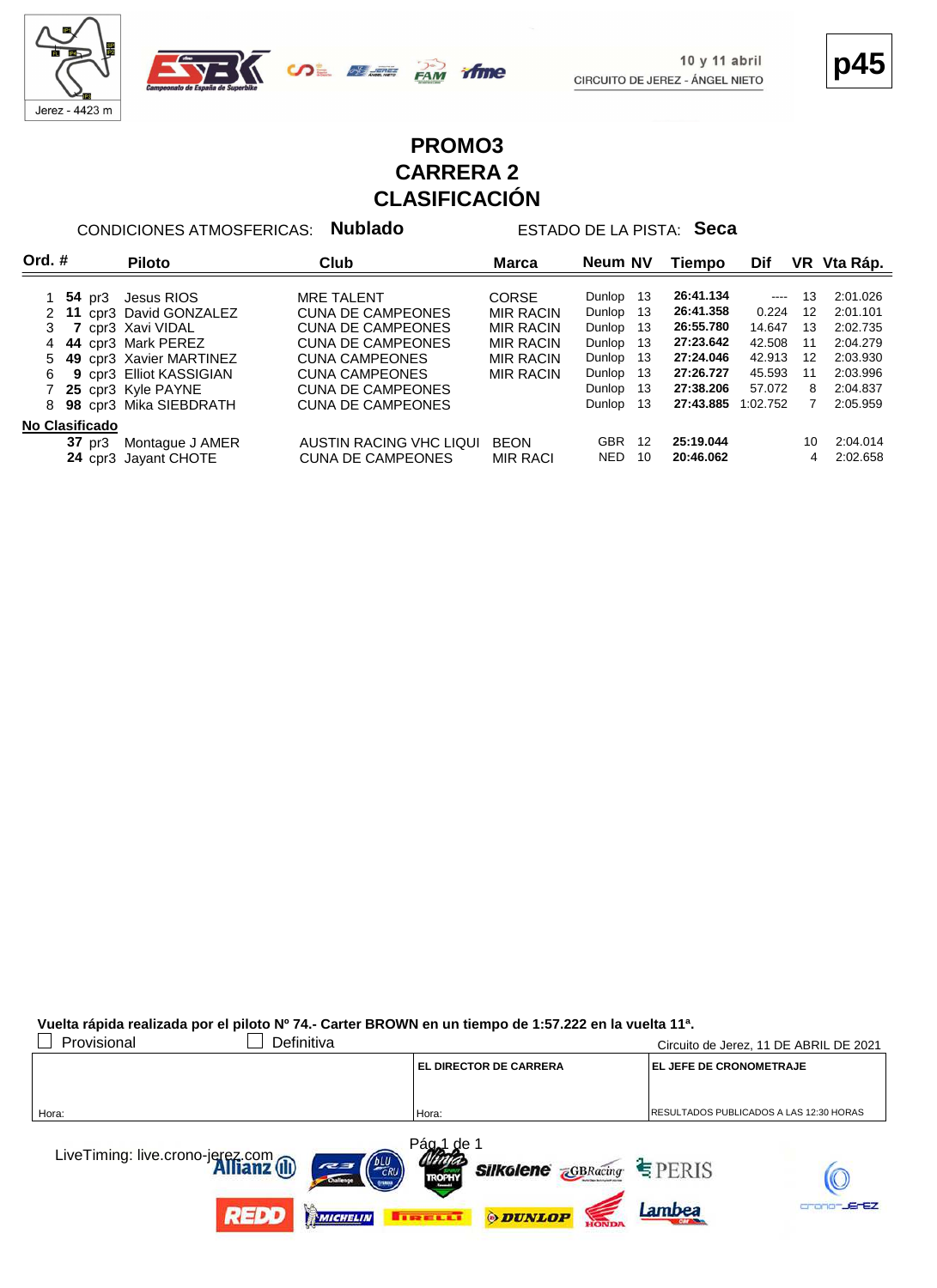



**p46**

# **VUELTA A VUELTA CARRERA 2 PREMOTO3 / PROMO3**

| <b>Vuelta</b>   | $\overline{7}$ | 8         | 9         | 11          | 14        | 16        | 18        | 22        | 24        | 25        | 34        | 37        |
|-----------------|----------------|-----------|-----------|-------------|-----------|-----------|-----------|-----------|-----------|-----------|-----------|-----------|
| 1               | 2:08.268       | 2:04.504  | 2:08.804  | 2:09.712    | 2:08.335  | 2:03.405  | 2:05.585  | 2:06.667  | 2:07.447  | 2:12.604  | 2:03.915  | 2:12.421  |
| $\mathbf 2$     | 2:05.350       | 2:00.569  | 2:06.932  | 2:03.944    | 2:04.840  | 2:01.054  | 2:00.484  | 2:03.848  | 2:06.462  | 2:09.037  | 2:00.974  | 2:08.520  |
| 3               | 2:03.709       | 2:00.151  | 2:07.494  | 2:02.453    | 2:04.032  | 1:59.936  | 2:00.301  | 2:04.614  | 2:03.997  | 2:07.518  | 1:59.723  | 2:07.633  |
| 4               | 2:02.934       | 2:00.402  | 2:07.192  | 2:01.803    | 2:02.464  | 1:59.605  | 2:00.925  | 2:04.518  | 2:02.658* | 2:06.905  | 2:00.269  | 2:06.835  |
| $5\phantom{.0}$ | 2:03.535       | 1:59.332  | 2:07.226  | 2:02.127    | 2:01.354  | 1:59.627  | 2:00.108* | 2:02.288* | 2:03.017  | 2:05.805  | 2:00.187  | 2:05.813  |
| 6               | 2:03.256       | 1:58.571  | 2:06.484  | 2:02.047    | 2:01.947  | 1:59.281  | 2:01.641  | 2:03.183  | 2:03.104  | 2:04.846  | 1:59.137  | 2:05.416  |
| 7               | 2:02.972       | 1:58.339  | 2:05.221  | 2:02.188    | 2:02.310  | 1:59.737  | 2:02.483  | 2:03.760  | 2:02.981  | 2:05.660  | 1:58.833  | 2:04.586  |
| 8               | 2:03.039       | 1:58.884  | 2:05.056  | 2:02.203    | 2:01.913  | 1:58.886  | 2:01.974  | 2:04.196  | 2:03.271  | 2:04.837* | 1:58.745  | 2:04.535  |
| 9               | 2:04.041       | 1:58.922  | 2:04.765  | 2:01.814    | 2:01.755  | 1:59.436  | 2:02.012  | 2:04.187  | 2:04.152  | 2:06.939  | 1:59.246  | 2:04.185  |
| 10              | 2:03.340       | 1:58.976  | 2:04.510  | 2:02.182    | 2:01.978  | 1:59.187  | 2:01.936  | 2:03.386  | 2:03.032  | 2:06.879  | 1:59.182  | 2:04.014* |
| 11              | 2:03.442       | 1:58.215* | 2:03.996* | 2:01.611    | 2:02.066  | 1:58.393  | 2:01.690  | 2:03.194  |           | 2:06.580  | 1:58.243  | 2:04.166  |
| 12              | 2:03.101       | 1:58.869  | 2:04.092  | $2:01.101*$ | 2:01.636  | 1:58.778  | 2:01.746  | 2:03.337  |           | 2:06.759  | 1:58.759  | 2:04.241  |
| 13              | 2:02.735*      | 1:58.289  | 2:08.249  | 2:01.215    | 2:00.598* | 1:58.321* | 2:02.302  | 2:03.059  |           | 2:07.543  | 1:57.934* |           |
|                 |                |           |           |             |           |           |           |           |           |           |           |           |
|                 |                |           |           |             |           |           |           |           |           |           |           |           |
| <b>Vuelta</b>   | 41             | 44        | 49        | 54          | 57        | 58        | 74        | 94        | 98        |           |           |           |
| 1               | 2:04.659       | 2:10.446  | 2:10.416  | 2:05.789    | 2:05.260  | 2:05.972  | 2:04.290  | 2:04.141  | 2:13.517  |           |           |           |
| $\mathbf{2}$    | 2:01.398       | 2:06.236  | 2:05.974  | 2:03.736    | 2:02.782  | 1:59.677  | 2:00.085  | 2:00.510  | 2:08.241  |           |           |           |
| 3               | 2:00.858       | 2:07.207  | 2:06.801  | 2:03.509    | 2:03.280  | 2:00.240  | 1:59.945  | 1:59.728  | 2:07.644  |           |           |           |
| 4               | 2:00.199       | 2:04.646  | 2:05.521  | 2:04.023    | 2:03.435  | 1:58.071  | 2:00.240  | 1:58.989* | 2:06.986  |           |           |           |
| 5               | 1:59.339       | 2:05.427  | 2:05.204  | 2:03.769    | 2:02.168  | 1:58.748  | 2:00.039  | 1:59.402  | 2:06.731  |           |           |           |
| 6               | 1:58.545       | 2:05.928  | 2:05.931  | 2:02.455    | 2:02.104* | 1:59.126  | 1:59.079  | 1:59.503  | 2:06.179  |           |           |           |
| 7               | 1:58.632       | 2:05.681  | 2:05.340  | 2:02.265    | 2:03.011  | 1:59.059  | 1:59.205  | 1:59.675  | 2:05.959* |           |           |           |
| 8               | 1:58.407       | 2:04.938  | 2:04.756  | 2:02.309    | 2:03.069  | 1:57.917* | 1:58.727  | 1:59.462  | 2:06.839  |           |           |           |
| 9               | 1:59.040       | 2:05.638  | 2:06.030  | 2:01.781    | 2:03.609  |           | 1:57.797  | 1:59.486  | 2:08.210  |           |           |           |
| 10              | 1:58.323*      | 2:05.241  | 2:05.170  | 2:01.574    | 2:02.949  |           | 1:57.651  | 1:59.247  | 2:06.977  |           |           |           |
| 11              | 1:58.695       | 2:04.279* | 2:05.314  | 2:02.062    | 2:03.308  |           | 1:57.222* | 1:59.233  | 2:06.022  |           |           |           |
| 12              | 1:58.770       | 2:04.451  | 2:03.930* | 2:01.095    | 2:03.981  |           | 1:57.243  | 2:00.018  | 2:06.349  |           |           |           |

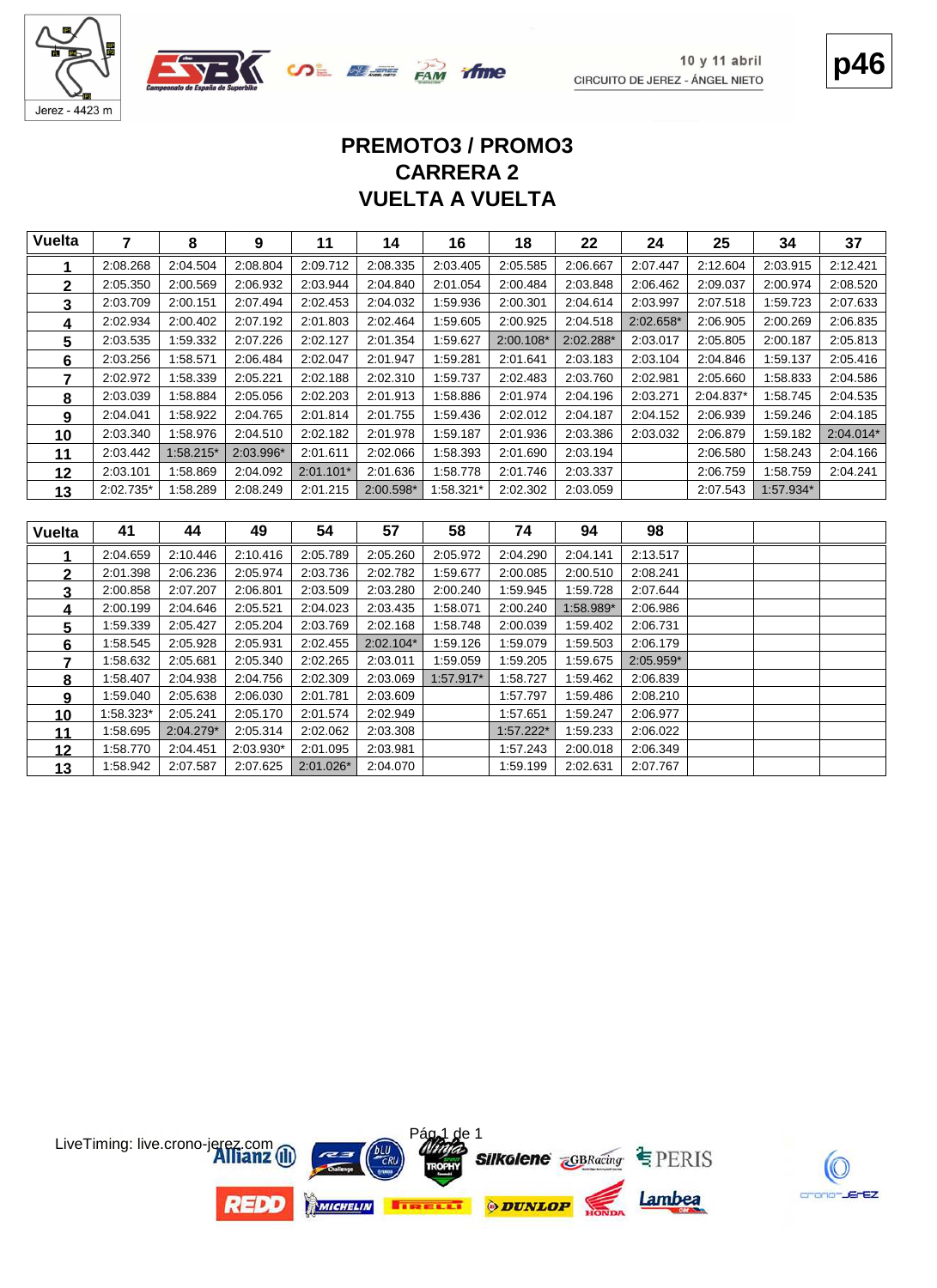

**OLEE PAM** 

**p47** 1

# **PREMOTO3 / PROMO3 CARRERA 2 ANALISIS**

| Número         |                                    |                  | 7                                  |                  | 8                           |                  | 9                                  |                  | 11                                                |                  | 14                        |                         | 16                                 |                  | 18                        |
|----------------|------------------------------------|------------------|------------------------------------|------------------|-----------------------------|------------------|------------------------------------|------------------|---------------------------------------------------|------------------|---------------------------|-------------------------|------------------------------------|------------------|---------------------------|
| Vta            |                                    | Sector           | Vuelta                             |                  | Sector Vuelta               |                  | Sector Vuelta                      |                  | Sector Vuelta                                     |                  | Sector Vuelta             | Sector                  | Vuelta                             | Sector           | Vuelta                    |
|                |                                    |                  |                                    |                  |                             |                  |                                    |                  |                                                   |                  |                           |                         |                                    |                  |                           |
|                | IP1                                | 33.148           | 33.148                             | 32.296           | 32.296                      | 33.603           | 33.603                             | 33.977           | 33.977                                            | 34.061           | 34.061                    | 31.480                  | 31.480                             | 32.304           | 32.304                    |
|                | IP <sub>2</sub>                    | 18.960           | 52.108                             | 18.541           | 50.837                      | 19.167           | 52.770                             | 19.394           | 53.371                                            | 18.820           | 52.881                    | 18.681                  | 50.161                             | 18.627           | 50.931                    |
| $\mathbf 1$    | IP <sub>3</sub>                    | 36.983           | 1:29.091                           | 35.765           | 1:26.602                    |                  | 37.365 1:30.135                    | 37.008           | 1:30.379                                          | 36.727           | 1:29.608                  | 35.686                  | 1:25.847                           | 36.606           | 1:27.537                  |
|                | IP4                                | 23.367           | 1:52.458                           | 22.278           | 1:48.880                    | 22.475           | 1:52.610                           | 23.282           | 1:53.661                                          | 23.293           | 1:52.901                  | 22.162                  | 1:48.009                           | 22.460           | 1:49.997                  |
|                | FL                                 |                  | 15.810 2:08.268                    | 15.624           | 2:04.504                    | 16.195           | 2:08.804                           | 16.051           | 2:09.712                                          | 15.434           | 2:08.335                  | 15.396                  | 2:03.405                           | 15.588           | 2:05.585                  |
|                | IP <sub>1</sub><br>IP <sub>2</sub> | 30.716<br>19.043 | 30.716<br>49.759                   | 29.887<br>18.281 | 29.887<br>48.168            | 31.149<br>19.582 | 31.149<br>50.731                   | 30.901           | 30.901<br>50.066                                  | 31.031<br>18.894 | 31.031<br>49.925          | 30.028<br>18.599        | 30.028<br>48.627                   | 29.801<br>18.247 | 29.801<br>48.048          |
| $\mathbf{2}$   | IP <sub>3</sub>                    |                  | 36.477 1:26.236                    |                  | 35.185 1:23.353             |                  | 37.212 1:27.943                    | 19.165<br>35.736 | 1:25.802                                          | 36.445           | 1:26.370                  | 35.379                  | 1:24.006                           | 35.105           | 1:23.153                  |
|                | IP4                                | 23.206           | 1:49.442                           |                  | 22.020 1:45.373             | 22.676           | 1:50.619                           | 22.500           | 1:48.302                                          | 23.016           | 1:49.386                  | 21.874                  | 1:45.880                           | 21.980           | 1:45.133                  |
|                | FL                                 | 15.909           | 2:05.350                           |                  | 15.197 2:00.569             | 16.313           | 2:06.932                           | 15.642           | 2:03.944                                          | 15.454           | 2:04.840                  | 15.174                  | 2:01.054                           | 15.352           | 2:00.484                  |
|                | IP1                                | 30.545           | 30.545                             | 29.885           | 29.885                      | 31.206           | 31.206                             | 30.101           | 30.101                                            | 30.791           | 30.791                    | 29.646                  | 29.646                             | 29.534           | 29.534                    |
|                | IP <sub>2</sub>                    | 19.110           | 49.655                             | 18.277           | 48.162                      | 19.515           | 50.721                             | 18.915           | 49.016                                            | 18.867           | 49.658                    | 18.396                  | 48.042                             | 18.438           | 47.972                    |
| $\mathbf{3}$   | IP3                                |                  | 36.142 1:25.797                    |                  | 34.722 1:22.884             | 37.368           | 1:28.089                           | 35.491           | 1:24.507                                          | 36.093           | 1:25.751                  | 35.051                  | 1:23.093                           | 34.923           | 1:22.895                  |
|                | IP4                                | 22.219           | 1:48.016                           | 21.821           | 1:44.705                    | 22.878           | 1:50.967                           | 22.153           | 1:46.660                                          | 22.950           | 1:48.701                  | 21.724                  | 1:44.817                           | 22.037           | 1:44.932                  |
|                | FL                                 |                  | 15.693 2:03.709                    |                  | 15.446 2:00.151             | 16.527           | 2:07.494                           | 15.793           | 2:02.453                                          | 15.331           | 2:04.032                  | 15.119                  | 1:59.936                           |                  | 15.369 2:00.301           |
|                | TP <sub>1</sub>                    | 30.160           | 30.160                             | 29.958           | 29.958                      | 31.142           | 31.142                             | 29.755           | 29.755                                            | 30.204           | 30.204                    | 29.276                  | 29.276                             | 29.761           | 29.761                    |
|                | IP <sub>2</sub>                    | 18.859           | 49.019                             | 18.137           | 48.095                      | 19.394           | 50.536                             | 18.931           | 48.686                                            | 18.698           | 48.902                    | 18.421                  | 47.697                             | 18.485           | 48.246                    |
| 4              | IP <sub>3</sub>                    | 35.755           | 1:24.774                           | 35.133           | 1:23.228                    |                  | 37.408 1:27.944                    | 35.097           | 1:23.783                                          | 35.978           | 1:24.880                  |                         | 35.012 1:22.709                    |                  | 35.052 1:23.298           |
|                | IP4                                | 22.469           | 1:47.243                           |                  | 21.977 1:45.205             | 22.790           | 1:50.734                           | 22.114           | 1:45.897                                          | 22.438           | 1:47.318                  | 21.692                  | 1:44.401                           | 22.200           | 1:45.498                  |
|                | FL                                 | 15.691           | 2:02.934                           |                  | 15.198 2:00.402             | 16.458           | 2:07.192                           | 15.906           | 2:01.803                                          |                  | 15.146 2:02.464           | 15.204                  | 1:59.605                           |                  | 15.427 2:00.925           |
|                | IP1                                | 30.367           | 30.367                             | 29.617           | 29.617                      | 31.382           | 31.382                             | 30.289           | 30.289                                            | 29.923           | 29.923                    | 29.361                  | 29.361                             | 29.664           | 29.664                    |
| 5              | IP <sub>2</sub>                    | 19.082           | 49.449                             | 18.008           | 47.625                      | 19.495           | 50.877                             | 18.773           | 49.062                                            | 18.619           | 48.542                    | 18.164                  | 47.525                             | 18.166<br>34.821 | 47.830<br>1:22.651        |
|                | IP <sub>3</sub><br>IP4             | 35.943<br>22.409 | 1:25.392<br>1:47.801               | 21.725           | 34.854 1:22.479<br>1:44.204 | 22.708           | 37.302 1:28.179<br>1:50.887        | 35.326<br>22.101 | 1:24.388<br>1:46.489                              | 35.310<br>22.409 | 1:23.852<br>1:46.261      | 35.151<br>21.749        | 1:22.676<br>1:44.425               | 22.026           | 1:44.677                  |
|                | FL                                 | 15.734           | 2:03.535                           | 15.129           | 1:59.332                    | 16.339           | 2:07.226                           | 15.638           | 2:02.127                                          | 15.093           | 2:01.354                  | 15.202                  | 1:59.627                           | 15.431           | 2:00.108                  |
|                | IP <sub>1</sub>                    | 30.578           | 30.578                             | 29.266           | 29.266                      | 31.132           | 31.132                             | 29.745           | 29.745                                            | 30.065           | 30.065                    | 29.300                  | 29.300                             | 29.684           | 29.684                    |
|                | IP <sub>2</sub>                    | 18.897           | 49.475                             | 18.098           | 47.364                      | 19.457           | 50.589                             | 18.647           | 48.392                                            | 18.458           | 48.523                    | 18.255                  | 47.555                             | 18.383           | 48.067                    |
| 6              | IP <sub>3</sub>                    | 35.813           | 1:25.288                           | 34.734           | 1:22.098                    | 36.975           | 1:27.564                           | 35.014           | 1:23.406                                          |                  | 35.512 1:24.035           | 34.979                  | 1:22.534                           | 35.329           | 1:23.396                  |
|                | IP4                                | 22.288           | 1:47.576                           | 21.515           | 1:43.613                    | 22.736           | 1:50.300                           | 22.837           | 1:46.243                                          | 22.707           | 1:46.742                  | 21.562                  | 1:44.096                           |                  | 22.672 1:46.068           |
|                | FL                                 |                  | 15.680 2:03.256                    |                  | 14.958 1:58.571             |                  | 16.184 2:06.484                    | 15.804           | 2:02.047                                          | 15.205           | 2:01.947                  | 15.185                  | 1:59.281                           |                  | 15.573 2:01.641           |
|                | IP1                                | 30.292           | 30.292                             | 29.206           | 29.206                      | 30.580           | 30.580                             | 30.016           | 30.016                                            | 30.158           | 30.158                    | 29.569                  | 29.569                             | 30.306           | 30.306                    |
|                | IP <sub>2</sub>                    | 18.871           | 49.163                             | 17.815           | 47.021                      | 19.350           | 49.930                             | 18.751           | 48.767                                            | 18.615           | 48.773                    | 18.175                  | 47.744                             | 18.880           | 49.186                    |
| $\overline{7}$ | IP <sub>3</sub>                    | 35.655           | 1:24.818                           | 34.669           | 1:21.690                    | 36.702           | 1:26.632                           | 35.522           | 1:24.289                                          | 35.646           | 1:24.419                  | 35.231                  | 1:22.975                           | 35.477           | 1:24.663                  |
|                | IP4                                | 22.200           | 1:47.018                           |                  | 21.516 1:43.206             | 22.449           | 1:49.081                           | 22.032           | 1:46.321                                          | 22.525           | 1:46.944                  | 21.445                  | 1:44.420                           | 22.176           | 1:46.839                  |
|                | FL                                 | 15.954           | 2:02.972                           |                  | 15.133 1:58.339             |                  | 16.140 2:05.221                    | 15.867           | 2:02.188                                          | 15.366           | 2:02.310                  |                         | 15.317 1:59.737                    |                  | 15.644 2:02.483           |
|                | IP1                                | 30.519           | 30.519                             | 28.941           | 28.941                      | 30.533           | 30.533                             | 30.119           | 30.119                                            | 30.188           | 30.188                    | 29.328                  | 29.328                             | 29.872           | 29.872                    |
| 8              | IP <sub>2</sub><br>IP <sub>3</sub> | 18.869           | 49.388                             | 17.974           | 46.915                      | 19.138           | 49.671                             | 18.973           | 49.092                                            | 18.587           | 48.775                    | 18.112                  | 47.440                             | 18.563           | 48.435                    |
|                | IP4                                | 35.628<br>22.280 | 1:25.016<br>1:47.296               | 21.676           | 35.174 1:22.089<br>1:43.765 | 36.559<br>22.424 | 1:26.230<br>1:48.654               | 35.512<br>21.902 | 1:24.604<br>1:46.506                              | 35.394<br>22.456 | 1:24.169<br>1:46.625      | <u>34.752</u><br>21.561 | 1:22.192<br>1:43.753               | 35.606<br>22.342 | 1:24.041<br>1:46.383      |
|                | FL                                 |                  | 15.743 2:03.039                    |                  | 15.120 1:58.884             |                  | 16.402 2:05.056                    | 15.697           | 2:02.203                                          |                  | 15.288 2:01.913           | 15.133                  | 1:58.886                           |                  | 15.591 2:01.974           |
|                | IP <sub>1</sub>                    | 30.552           | 30.552                             | 29.204           | 29.204                      | 30.803           | 30.803                             | 30.033           | 30.033                                            | 30.432           | 30.432                    | 29.333                  | 29.333                             | 29.975           | 29.975                    |
|                | IP <sub>2</sub>                    | 19.140           | 49.692                             | 17.936           | 47.140                      | 19.173           | 49.976                             | 18.859           | 48.892                                            | 18.508           | 48.940                    | 18.388                  | 47.721                             | 18.844           | 48.819                    |
| 9              | IP <sub>3</sub>                    |                  | 36.050 1:25.742                    |                  | 35.174 1:22.314             |                  | 36.390 1:26.366                    |                  | 35.290 1:24.182                                   |                  | 35.412 1:24.352           |                         | 35.125 1:22.846                    |                  | 35.433 1:24.252           |
|                | IP4                                |                  | 22.619 1:48.361                    |                  | 21.521 1:43.835             |                  | 22.407 1:48.773                    |                  | 22.091 1:46.273                                   |                  | 22.282 1:46.634           |                         | 21.428 1:44.274                    |                  | 22.353 1:46.605           |
|                | FL.                                |                  | 15.680 2:04.041                    |                  | 15.087 1:58.922             |                  | 15.992 2:04.765                    |                  | 15.541 2:01.814                                   |                  | 15.121 2:01.755           |                         | 15.162 1:59.436                    |                  | 15.407 2:02.012           |
|                | IP1                                | 30.085           | 30.085                             | 29.378           | 29.378                      | 30.335           | 30.335                             | 29.807           | 29.807                                            | 30.188           | 30.188                    | 29.309                  | 29.309                             | 30.132           | 30.132                    |
|                | IP <sub>2</sub>                    | 19.048           | 49.133                             | 17.945           | 47.323                      | 19.226           | 49.561                             | 18.860           | 48.667                                            | 18.619           | 48.807                    | 18.368                  | 47.677                             | 18.782           | 48.914                    |
| 10             | IP3                                |                  | 36.006 1:25.139                    |                  | 34.892 1:22.215             |                  | 36.452 1:26.013                    |                  | 35.709 1:24.376                                   |                  | 35.378 1:24.185           |                         | 34.945 1:22.622                    |                  | 35.160 1:24.074           |
|                | IP4                                |                  | 22.359 1:47.498                    |                  | 21.656 1:43.871             |                  | 22.467 1:48.480                    | 22.271           | 1:46.647                                          |                  | 22.478 1:46.663           |                         | 21.589 1:44.211                    |                  | 22.358 1:46.432           |
|                | FL,                                |                  | 15.842 2:03.340                    |                  | 15.105 1:58.976             |                  | 16.030 2:04.510                    |                  | 15.535 2:02.182                                   |                  | 15.315 2:01.978           |                         | 14.976 1:59.187                    |                  | 15.504 2:01.936           |
|                | IP1                                | 30.324           | 30.324                             | 29.191           | 29.191                      | 30.393           | 30.393                             | 29.546           | 29.546                                            | 30.003           | 30.003                    | 29.065                  | 29.065                             | 29.806           | 29.806                    |
| $ 11\rangle$   | IP <sub>2</sub><br>IP <sub>3</sub> | 18.973           | 49.297                             | 18.007           | 47.198<br>34.491 1:21.689   | 19.056           | 49.449                             | 18.999           | 48.545<br>35.312 1:23.857                         | 18.538           | 48.541<br>35.463 1:24.004 | 18.022                  | 47.087                             | 18.595           | 48.401<br>35.420 1:23.821 |
|                | IP4.                               |                  | 35.899 1:25.196<br>22.562 1:47.758 |                  | 21.544 1:43.233             |                  | 36.250 1:25.699<br>22.389 1:48.088 |                  | 22.114 1:45.971                                   |                  | 22.791 1:46.795           |                         | 34.857 1:21.944<br>21.408 1:43.352 |                  | 22.332 1:46.153           |
|                | FL.                                |                  | 15.684 2:03.442                    |                  | 14.982 1:58.215             |                  |                                    |                  | $15.908$ 2:03.996 15.640 2:01.611 15.271 2:02.066 |                  |                           |                         | 15.041 1:58.393                    |                  | 15.537 2:01.690           |
|                |                                    |                  |                                    |                  |                             |                  |                                    |                  |                                                   |                  |                           |                         |                                    |                  |                           |

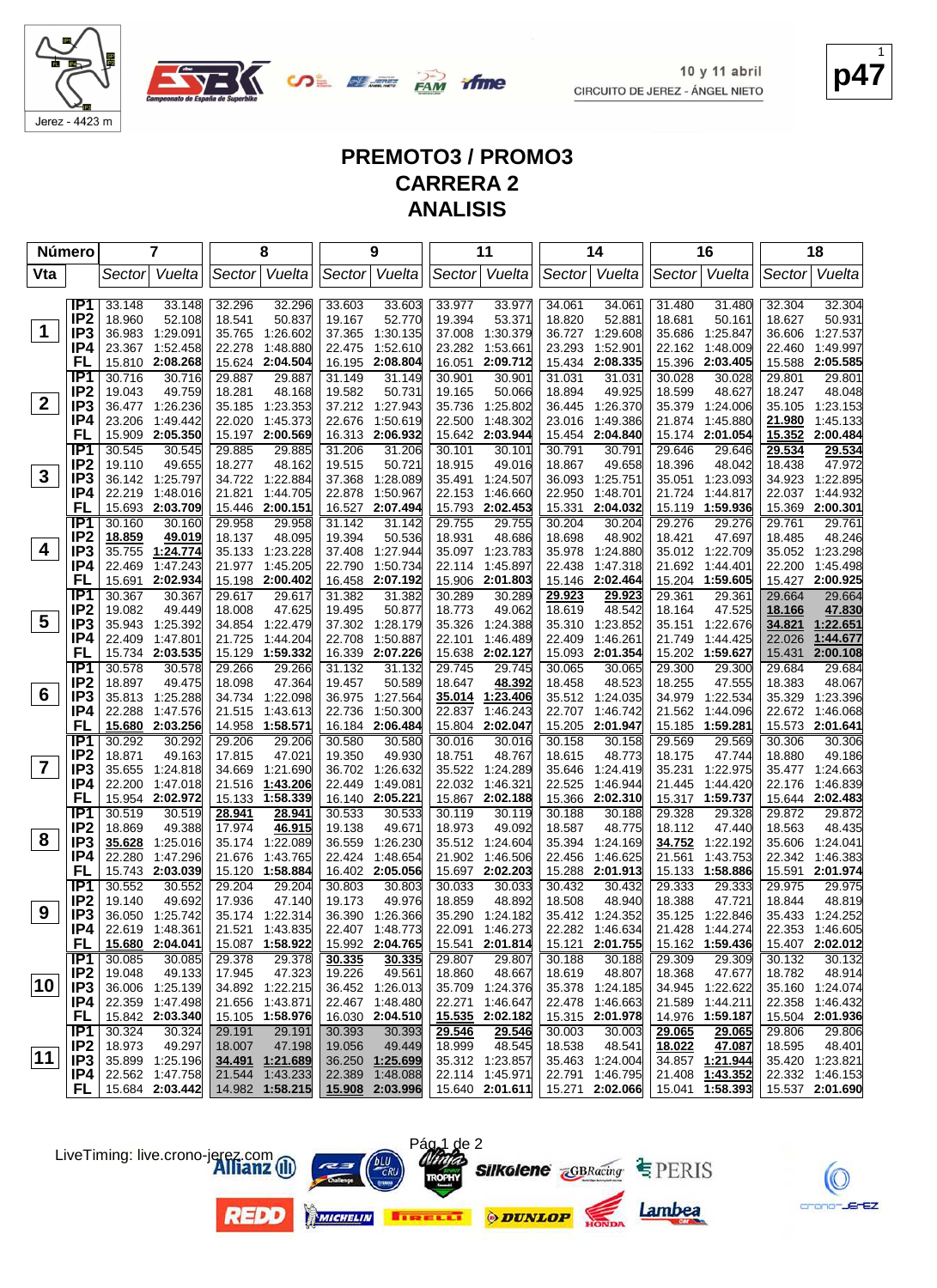



**p47** 1

K

crono-JErEZ

#### **PREMOTO3 / PROMO3 CARRERA 2 ANALISIS**

|     | <b>Número</b> |         |          |        |          |        | 9        |        | 11       |        | 14       |        | 16       |        | 18       |
|-----|---------------|---------|----------|--------|----------|--------|----------|--------|----------|--------|----------|--------|----------|--------|----------|
| Vta |               | Sectorl | Vuelta   | Sector | Vuelta   | Sector | Vuelta   | Sector | Vuelta   | Sector | Vuelta   | Sector | Vuelta   | Sector | Vuelta   |
|     | IP1           | 29.994  | 29.994   | 29.159 | 29.159   | 30.399 | 30.399   | 29.857 | 29.857   | 29.926 | 29.926   | 29.155 | 29.155   | 30.064 | 30.064   |
|     | IP2           | 19.087  | 49.081   | 18.135 | 47.294   | 19.101 | 49.500   | 18.603 | 48.460   | 18.544 | 48.470   | 18.347 | 47.502   | 18.836 | 48.900   |
| 12  | IP3           | 35.820  | 1:24.901 | 34.997 | 1:22.291 | 36.215 | 1.25.715 | 35.081 | 1:23.541 | 35.346 | 1:23.816 | 34.900 | 1:22.402 | 35.294 | 1:24.194 |
|     | IP4           | 22.416  | 1:47.317 | 21.471 | 1:43.762 | 22,370 | 1:48.085 | 21.988 | 1:45.529 | 22.364 | 1:46.180 | 21.414 | 1:43.816 | 22.057 | 1:46.251 |
|     | FL            | 15.784  | 2:03.101 | 15.107 | 1:58.869 | 16.008 | 2:04.092 | 15.572 | 2:01.101 | 15.456 | 2:01.636 | 14.962 | 1:58.778 | 15.495 | 2:01.746 |
|     | IP1           | 30.236  | 30.236   | 29.343 | 29.343   | 30.492 | 30.492   | 29.782 | 29.782   | 30.446 | 30.446   | 29.144 | 29.144   | 29.980 | 29.980   |
|     | IP2           | 18.916  | 49.152   | 17.806 | 47.149   | 18.955 | 49.447   | 18.926 | 48.708   | 18.322 | 48.768   | 18.038 | 47.182   | 18.741 | 48.721   |
| 13  | IP3           | 35.670  | 1:24.822 | 34.863 | 1:22.012 | 36.570 | 1:26.017 | 35.027 | 1:23.735 | 34.718 | 1:23.486 | 34.825 | 1:22.007 | 35.663 | 1:24.384 |
|     | IP4           | 22.087  | 1:46.909 | 21.389 | 1:43.401 | 22.586 | 1:48.603 | 21.832 | 1:45.567 | 22.050 | 1:45.536 | 21.354 | 1:43.361 | 22.219 | 1:46.603 |
|     | .FL           | 15.827  | 2:02.735 | 14.889 | 1:58.289 | 19.646 | 2:08.249 | 15.648 | 2:01.215 | 15.062 | 2:00.598 | 14.961 | 1:58.321 | 15.699 | 2:02.302 |

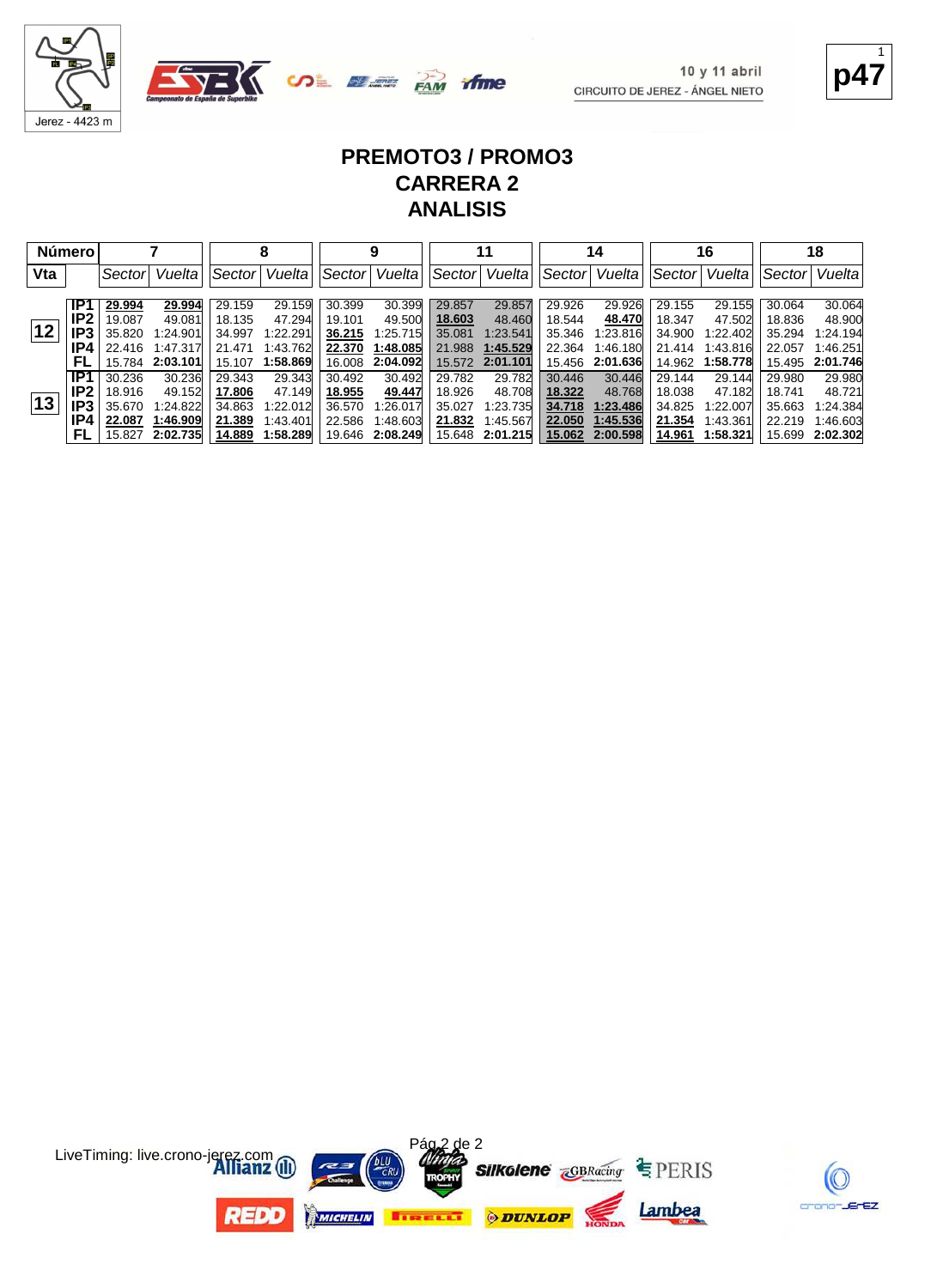

**COL BEER FAM** 

**p47** 2

## **PREMOTO3 / PROMO3 CARRERA 2 ANALISIS**

| <b>Número</b>           |                        |                  | 22                          |                  | 24                          |                  | 25                   |                  | 34                                      |                  | 37                   |                  | 41                   |                  | 44                          |
|-------------------------|------------------------|------------------|-----------------------------|------------------|-----------------------------|------------------|----------------------|------------------|-----------------------------------------|------------------|----------------------|------------------|----------------------|------------------|-----------------------------|
| Vta                     |                        |                  | Sector Vuelta               |                  | Sector Vuelta               |                  | Sector Vuelta        |                  | Sector Vuelta                           |                  | Sector Vuelta        |                  | Sector Vuelta        | Sector           | Vuelta                      |
|                         |                        |                  |                             |                  |                             |                  |                      |                  |                                         |                  |                      |                  |                      |                  |                             |
|                         | IP1                    | 32.762           | 32.762                      | 32.888           | 32.888                      | 35.283           | 35.283               | 31.728           | 31.728                                  | 35.195           | 35.195               | 31.852           | 31.852               | 34.025           | 34.025                      |
|                         | IP <sub>2</sub>        | 18.754           | 51.516                      | 19.179           | 52.067                      | 19.731           | 55.014               | 18.877           | 50.605                                  | 19.895           | 55.090               | 18.960           | 50.812               | 19.359           | 53.384                      |
| $\mathbf 1$             | IP <sub>3</sub>        |                  | 36.765 1:28.281             | 36.924           | 1:28.991                    | 37.576           | 1:32.590             | 35.784           | 1:26.389                                | 37.536           | 1:32.626             | 36.351           | 1:27.163             | 37.739           | 1:31.123                    |
|                         | IP4                    | 22.665           | 1:50.946                    | 22.623           | 1.51.614                    | 23.696           | 1:56.286             | 22.208           | 1:48.597                                | 23.545           | 1:56.171             | 22.366           | 1:49.529             | 23.084           | 1:54.207                    |
|                         | FL                     | 15.721           | 2:06.667                    | 15.833           | 2:07.447                    | 16.319           | 2:12.604             | 15.318           | 2:03.915                                | 16.250           | 2:12.421             | 15.130           | 2:04.659             | 16.239           | 2:10.446                    |
|                         | IP <sub>1</sub>        | 30.656           | 30.656                      | 30.771           | 30.771                      | 31.888           | 31.888               | 29.914           | 29.914                                  | 31.936           | 31.936               | 29.946           | 29.946               | 31.108           | 31.108                      |
| $\mathbf{2}$            | IP <sub>2</sub>        | 18.686           | 49.342                      | 19.224           | 49.995                      | 19.674           | 51.562               | 18.460           | 48.374                                  | 19.527           | 51.463               | 18.403           | 48.349               | 19.322           | 50.430                      |
|                         | IP <sub>3</sub><br>IP4 | 36.335<br>22.581 | 1:25.677<br>1:48.258        | 36.993<br>23.250 | 1:26.988<br>1:50.238        | 37.468<br>23.721 | 1:29.030<br>1:52.751 | 35.482<br>21.768 | 1:23.856<br>1:45.624                    | 36.907<br>23.949 | 1:28.370<br>1:52.319 | 35.538<br>22.061 | 1:23.887<br>1:45.948 | 37.334           | 1:27.764<br>22.567 1:50.331 |
|                         | FL                     | 15.590           | 2:03.848                    | 16.224           | 2:06.462                    | 16.286           | 2:09.037             | 15.350           | 2:00.974                                | 16.201           | 2:08.520             | 15.450           | 2:01.398             | 15.905           | 2:06.236                    |
|                         | IP1                    | 30.954           | 30.954                      | 30.798           | 30.798                      | 31.659           | 31.659               | 29.746           | 29.746                                  | 31.301           | 31.301               | 30.405           | 30.405               | 31.744           | 31.744                      |
|                         | IP <sub>2</sub>        | 18.803           | 49.757                      | 19.208           | 50.006                      | 19.433           | 51.092               | 18.287           | 48.033                                  | 19.542           | 50.843               | 18.383           | 48.788               | 19.357           | 51.101                      |
| $\mathbf{3}$            | IP <sub>3</sub>        | 36.658           | 1:26.415                    | 35.946           | 1:25.952                    | 36.944           | 1:28.036             | 34.860           | 1:22.893                                | 37.167           | 1:28.010             | 35.095           | 1:23.883             | 36.921           | 1:28.022                    |
|                         | IP4                    | 22.435           | 1:48.850                    | 22.369           | 1:48.321                    | 23.485           | 1:51.521             | 21.687           | 1:44.580                                | 23.524           | 1:51.534             | 21.774           | 1:45.657             | 22.833           | 1:50.855                    |
|                         | FL                     | 15.764           | 2:04.614                    |                  | 15.676 2:03.997             | 15.997           | 2:07.518             | 15.143           | 1:59.723                                | 16.099           | 2:07.633             | 15.201           | 2:00.858             |                  | 16.352 2:07.207             |
|                         | IP <sub>1</sub>        | 30.591           | 30.591                      | 30.222           | 30.222                      | 31.350           | 31.350               | 29.668           | 29.668                                  | 31.163           | 31.163               | 29.854           | 29.854               | 30.511           | 30.511                      |
|                         | IP <sub>2</sub>        | 18.789           | 49.380                      | 18.990           | 49.212                      | 19.120           | 50.470               | 18.275           | 47.943                                  | 19.292           | 50.455               | 18.168           | 48.022               | 19.109           | 49.620                      |
| 4                       | IP <sub>3</sub>        | 36.723           | 1:26.103                    |                  | 35.490 1:24.702             | 36.974           | 1.27.444             | 35.144           | 1:23.087                                | 36.928           | 1:27.383             | 35.054           | 1:23.076             | 36.555           | 1:26.175                    |
|                         | IP4                    | 22.342           | 1:48.445                    | 22.255           | 1:46.957                    | 23.504           | 1:50.948             | 21.954           | 1:45.041                                | 23.362           | 1:50.745             | 21.976           | 1:45.052             | 22.485           | 1:48.660                    |
|                         | <b>FL</b>              | 16.073           | 2:04.518                    | 15.701           | 2:02.658                    | 15.958           | 2:06.905             | 15.228           | 2:00.269                                | 16.090           | 2:06.835             | 15.147           | 2:00.199             |                  | 15.986 2:04.646             |
|                         | IP1                    | 30.252           | 30.252                      | 30.216           | 30.216                      | 31.049           | 31.049               | 29.829           | 29.829                                  | 30.779           | 30.779               | 29.429           | 29.429               | 30.697           | 30.697                      |
|                         | IP <sub>2</sub>        | 18.458           | 48.710                      | 18.947           | 49.163                      | 19.368           | 50.417               | 18.293           | 48.122                                  | 19.288           | 50.067               | 18.340           | 47.769               | 19.109           | 49.806                      |
| 5                       | IP <sub>3</sub>        | 36.043           | 1:24.753                    | 35.795           | 1:24.958                    | 36.438           | 1:26.855             | 35.190           | 1:23.312                                | 36.514           | 1:26.581             | 34.694           | 1:22.463             | 36.813           | 1:26.619                    |
|                         | IP4                    | 22.166           | 1:46.919                    | 22.416           | 1:47.374                    | 23.167           | 1:50.022             | 21.672           | 1:44.984                                | 23.250           | 1:49.831             | 21.793           | 1:44.256             | 22.542           | 1:49.161                    |
|                         | FL<br>IP <sub>1</sub>  | 15.369<br>30.537 | 2:02.288<br>30.537          | 30.306           | 15.643 2:03.017<br>30.306   | 15.783<br>30.938 | 2:05.805<br>30.938   | 15.203<br>29.432 | 2:00.187                                | 15.982<br>30.745 | 2:05.813             | 15.083<br>29.393 | 1:59.339<br>29.393   | 16.266<br>30.848 | 2:05.427<br>30.848          |
|                         | IP <sub>2</sub>        | 18.555           | 49.092                      | 18.793           | 49.099                      | 18.987           | 49.925               | 18.123           | 29.432<br>47.555                        | 19.345           | 30.745<br>50.090     | 18.052           | 47.445               | 19.180           | 50.028                      |
| 6                       | IP <sub>3</sub>        | 36.120           | 1:25.212                    | 35.796           | 1:24.895                    | 36.213           | 1:26.138             | 34.889           | 1:22.444                                | 36.658           | 1:26.748             | 34.563           | 1:22.008             | 36.939           | 1:26.967                    |
|                         | IP4                    | 22.342           | 1:47.554                    | 22.363           | 1:47.258                    | 22.896           | 1:49.034             | 21.564           | 1:44.008                                | 22.864           | 1:49.612             | 21.476           | 1:43.484             | 22.777           | 1:49.744                    |
|                         | FL                     | 15.629           | 2:03.183                    |                  | 15.846 2:03.104             | 15.813           | 2:04.846             | 15.129           | 1:59.137                                | 15.804           | 2:05.416             | 15.062           | 1:58.545             |                  | 16.184 2:05.928             |
|                         | IP1                    | 30.589           | 30.589                      | 30.391           | 30.391                      | 31.000           | 31.000               | 29.317           | 29.317                                  | 30.840           | 30.840               | 29.265           | 29.265               | 31.074           | 31.074                      |
|                         | IP <sub>2</sub>        | 18.636           | 49.225                      | 18.872           | 49.263                      | 19.313           | 50.313               | 18.116           | 47.433                                  | 19.118           | 49.958               | 17.884           | 47.149               | 19.092           | 50.166                      |
| $\overline{\mathbf{7}}$ | IP3                    | 36.283           | 1:25.508                    |                  | 35.674 1:24.937             | 36.508           | 1:26.821             | 34.764           | 1:22.197                                | 35.912           | 1:25.870             | 35.034           | 1:22.183             | 36.755           | 1:26.921                    |
|                         | IP4                    | 22.448           | 1:47.956                    |                  | 22.302 1:47.239             | 22.985           | 1:49.806             | 21.525           | 1:43.722                                | 22.912           | 1:48.782             | 21.439           | 1:43.622             | 22.791           | 1:49.712                    |
|                         | FL                     |                  | 15.804 2:03.760             |                  | 15.742 2:02.981             |                  | 15.854 2:05.660      | 15.111           | 1:58.833                                |                  | 15.804 2:04.586      | 15.010           | 1:58.632             |                  | 15.969 2:05.681             |
|                         | IP1                    | 30.683           | 30.683                      | 30.362           | 30.362                      | 30.520           | 30.520               | <u>29.050</u>    | 29.050                                  | 30.429           | 30.429               | 29.027           | 29.027               | 30.734           | 30.734                      |
| 8                       | IP <sub>2</sub>        | 18.801           | 49.484                      | 18.852           | 49.214                      | 19.068           | 49.588               | 18.118           | 47.168                                  | 19.013           | 49.442               | <u>17.858</u>    | 46.885               | 18.968           | 49.702                      |
|                         | IP <sub>3</sub>        | 36.474           | 1:25.958                    | 35.796           | 1:25.010                    | 36.630           | 1:26.218             | 34.926           | 1:22.094                                | 36.341           | 1:25.783             | 35.002           | 1:21.887             | 36.860           | 1:26.562                    |
|                         | IP4<br>FL              | 22.553           | 1:48.511<br>15.685 2:04.196 | 22.311           | 1:47.321<br>15.950 2:03.271 | 22.676           | 1:48.894<br>2:04.837 | 21.509           | 1:43.603                                | 22.891<br>15.861 | 1:48.674<br>2:04.535 | 21.551           | 1:43.438<br>1:58.407 | 22.520           | 1:49.082<br>15.856 2:04.938 |
|                         | IP <sub>1</sub>        | 30.826           | 30.826                      | 30.438           | 30.438                      | 15.944<br>31.380 | 31.380               | 29.176           | 15.142 1:58.745<br>29.176               | 30.765           | 30.765               | 14.969<br>29.307 | 29.307               | 30.588           | 30.588                      |
|                         | IP <sub>2</sub>        | 18.862           | 49.688                      | 19.097           | 49.535                      | 19.466           | 50.846               | 17.933           | 47.109                                  | 19.020           | 49.785               | 18.174           | 47.481               | 19.276           | 49.864                      |
| 9                       | IP <sub>3</sub>        |                  | 36.442 1:26.130             |                  | 36.143 1:25.678             |                  | 36.872 1:27.718      |                  | 35.538 1:22.647                         |                  | 36.002 1:25.787      |                  | 35.000 1:22.481      |                  | 36.871 1:26.735             |
|                         | IP4                    |                  | 22.450 1:48.580             |                  | 22.656 1:48.334             |                  | 23.071 1:50.789      |                  | 21.483 1:44.130                         |                  | 22.667 1:48.454      |                  | 21.519 1:44.000      |                  | 22.907 1:49.642             |
|                         | FL.                    |                  | 15.607 2:04.187             |                  | 15.818 2:04.152             |                  | 16.150 2:06.939      |                  | 15.116 1:59.246                         |                  | 15.732 2:04.185      |                  | 15.040 1:59.040      |                  | 15.996 2:05.638             |
|                         | IP1                    | 30.411           | 30.411                      | 30.273           | 30.273                      | 31.343           | 31.343               | 29.407           | 29.407                                  | 30.342           | 30.342               | 29.157           | 29.157               | 30.831           | 30.831                      |
|                         | IP <sub>2</sub>        | 18.703           | 49.114                      | 18.744           | 49.017                      | 19.376           | 50.719               | 18.044           | 47.451                                  | 19.063           | 49.405               | 18.058           | 47.215               | 19.386           | 50.217                      |
| 10                      | IP <sub>3</sub>        |                  | 36.026 1:25.140             |                  | 35.770 1:24.787             |                  | 36.925 1:27.644      |                  | 35.066 1:22.517                         |                  | 36.231 1:25.636      |                  | 34.669 1:21.884      |                  | 36.704 1:26.921             |
|                         | IP4                    |                  | 22.457 1:47.597             |                  | 22.506 1:47.293             |                  | 23.206 1:50.850      | 21.600           | 1:44.117                                |                  | 22.682 1:48.318      | 21.477           | 1:43.361             |                  | 22.540 1:49.461             |
|                         | FL,                    |                  | 15.789 2:03.386             |                  | 15.739 2:03.032             |                  | 16.029 2:06.879      |                  | 15.065 1:59.182                         |                  | 15.696 2:04.014      |                  | 14.963 1:58.323      |                  | 15.780 2:05.241             |
|                         | IP1                    | 30.350           | 30.350                      | 30.316           | 30.316                      | 31.189           | 31.189               | 29.201           | 29.201                                  | 30.514           | 30.514               | 29.136           | 29.136               | 30.711           | 30.711                      |
| $ 11\rangle$            | IP <sub>2</sub>        | 18.643           | 48.993                      | 18.774           | 49.090                      | 19.315           | 50.504               | 17.918           | 47.119                                  | 18.915           | 49.429               | 18.171           | 47.307               | 19.053           | 49.764                      |
|                         | IP <sub>3</sub>        |                  | 36.248 1:25.241             |                  | 36.154 1:25.244             |                  | 36.874 1:27.378      |                  | 34.737 1:21.856                         |                  | 36.441 1:25.870      |                  | 34.799 1:22.106      |                  | 36.119 1:25.883             |
|                         | IP4                    |                  | 22.434 1:47.675             |                  | 22.646 1:47.890             |                  | 22.968 1:50.346      |                  | 21.385 1:43.241                         |                  | 22.617 1:48.487      |                  | 21.525 1:43.631      |                  | 22.447 1:48.330             |
|                         | FL.                    |                  | 15.519 2:03.194             |                  | ------                      |                  | 16.234 2:06.580      |                  | 15.002  1:58.243 <u>15.679</u> 2:04.166 |                  |                      |                  | 15.064 1:58.695      |                  | 15.949 2:04.279             |

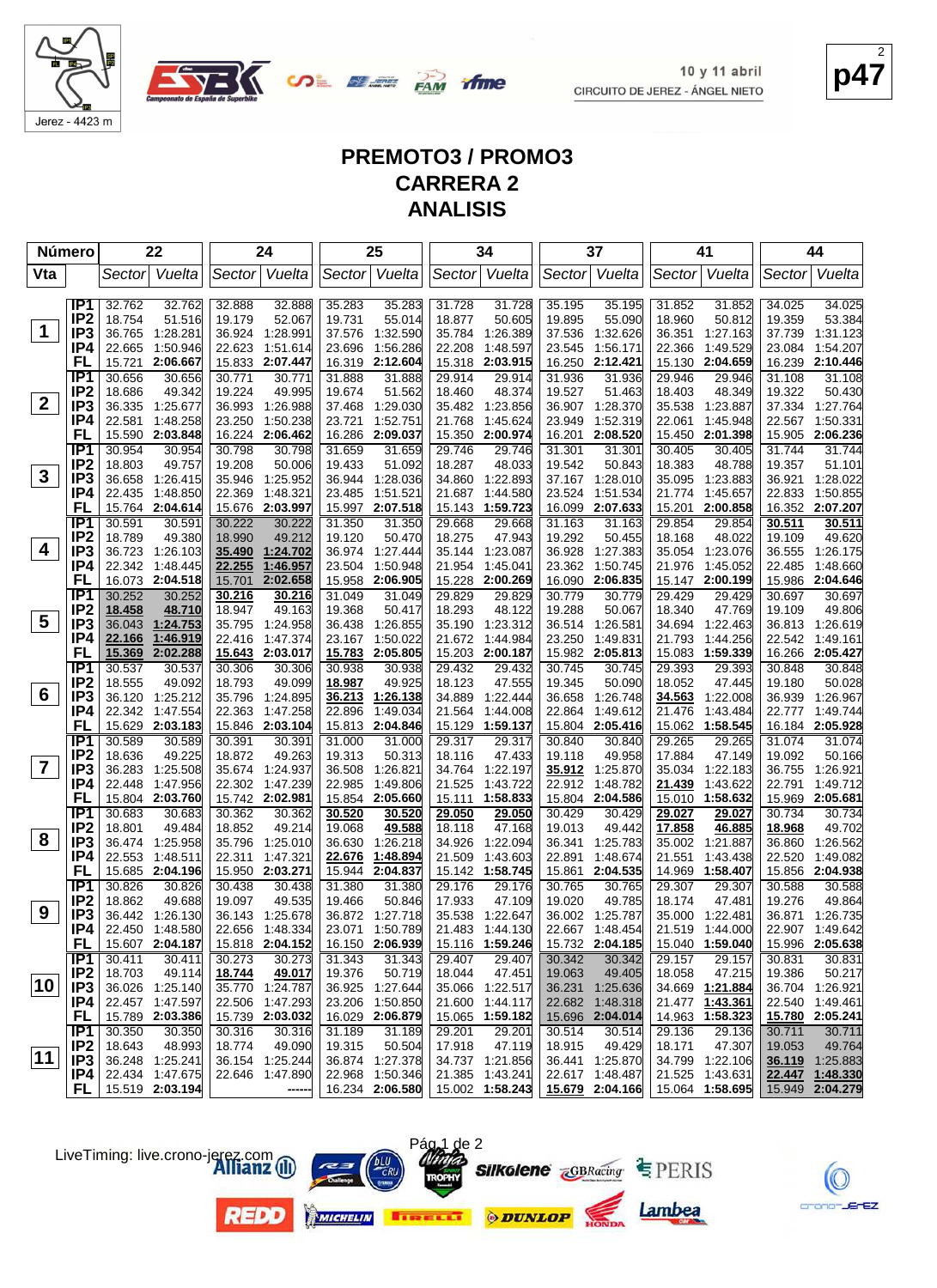

**OL SEE PAM** time

 $10y11$  abril CIRCUITO DE JEREZ - ÁNGEL NIETO **p47** 2

#### **PREMOTO3 / PROMO3 CARRERA 2 ANALISIS**

|     | <b>Número</b> |        | 22              |        | 24     |        | 25       |        | 34       |        | 37       |        | 41       |        | 44              |
|-----|---------------|--------|-----------------|--------|--------|--------|----------|--------|----------|--------|----------|--------|----------|--------|-----------------|
| Vta |               | Sector | Vuelta          | Sector | Vuelta | Sector | Vuelta   | Sector | Vuelta   | Sector | Vuelta   | Sector | Vuelta   | Sector | Vuelta          |
|     | IP1           | 30.189 | 30.189          |        |        | 31.166 | 31.166   | 29.213 | 29.213   | 30.750 | 30.750   | 29.208 | 29.208   | 30.516 | 30.516          |
|     | IP2           | 18.830 | 49.019          |        |        | 19.339 | 50.505   | 18.007 | 47.220   | 18.986 | 49.736   | 18.326 | 47.534   | 19.009 | 49.525          |
| 12  | IP3           | 36.140 | 1:25.159        |        |        | 36.867 | 1:27.372 | 35.060 | 1:22.280 | 36.097 | 1:25.833 | 34.802 | 1:22.336 | 36.308 | 1:25.833        |
|     | IP4           | 22.491 | 1:47.650        |        |        | 23.183 | 1:50.555 | 21.394 | 1:43.674 | 22.640 | 1:48.473 | 21.467 | 1:43.803 | 22.684 | 1:48.517        |
|     | FL            |        | 15.688 2:03.337 |        |        | 16.205 | 2:06.759 | 15.085 | 1:58.759 | 15.768 | 2:04.241 | 14.967 | 1:58.770 |        | 15.934 2:04.451 |
|     | IP1           | 30.239 | 30.239          |        |        | 31.449 | 31.449   | 29.269 | 29.269   | 30.183 | 30.183   | 29.182 | 29.182   | 32.064 | 32.064          |
|     | IP2           | 18.745 | 48.984          |        |        | 19.240 | 50.689   | 17.811 | 47.080   | 18.813 | 48.996   | 18.125 | 47.307   | 19.292 | 51.356          |
| 13  | IP3           | 35.980 | 1:24.964        |        |        | 36.970 | 1:27.659 | 34.704 | 1:21.784 | 36.292 | 1:25.288 | 35.381 | 1:22.688 | 36.534 | 1:27.890        |
|     | IP4           | 22.239 | 1:47.203        |        |        | 23.193 | 1:50.852 | 21.317 | 1:43.101 | 22.508 | 1:47.796 | 21.442 | 1:44.130 | 22.776 | 1:50.666        |
|     | FL            |        | 15.856 2:03.059 |        |        | 16.691 | 2:07.543 | 14.833 | 1:57.934 |        | ------   | 14.812 | 1:58.942 |        | 16.921 2:07.587 |



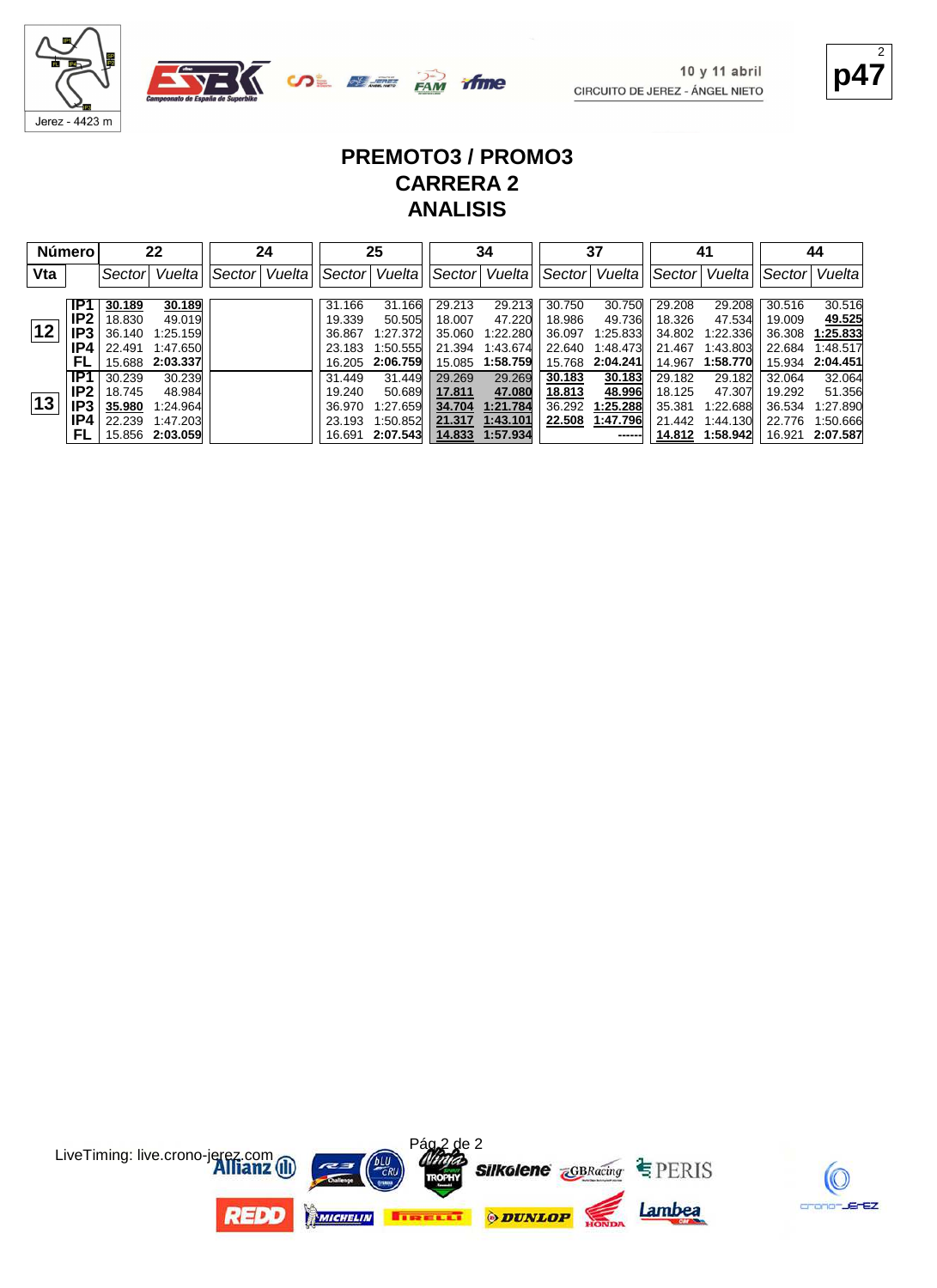

**COL BEER FAM** 

**p47** 3

## **PREMOTO3 / PROMO3 CARRERA 2 ANALISIS**

*ifme* 

| <b>Número</b>           |                                    |                  | 49                                 |                  | 54                                 |                  | 57                          |                  | 58                   |                  | 74                          |                  | 94                          |                  | 98                        |
|-------------------------|------------------------------------|------------------|------------------------------------|------------------|------------------------------------|------------------|-----------------------------|------------------|----------------------|------------------|-----------------------------|------------------|-----------------------------|------------------|---------------------------|
| Vta                     |                                    |                  | Sector Vuelta                      |                  | Sector Vuelta                      |                  | Sector Vuelta               |                  | Sector Vuelta        |                  | Sector Vuelta               | Sector           | Vuelta                      | Sector           | Vuelta                    |
|                         |                                    |                  |                                    |                  |                                    |                  |                             |                  |                      |                  |                             |                  |                             |                  |                           |
|                         | IP1                                | 34.407           | 34.407                             | 32.616           | 32.616                             | 32.306           | 32.306                      | 33.215           | 33.215               | 32.393           | 32.393                      | 32.079           | 32.079                      | 35.200           | 35.200                    |
|                         | IP <sub>2</sub>                    | 19.508           | 53.915                             | 18.955           | 51.571                             | 18.850           | 51.156                      | 18.862           | 52.077               | 18.613           | 51.006                      | 18.760           | 50.839                      | 20.028           | 55.228                    |
| $\mathbf 1$             | IP <sub>3</sub>                    | 37.333           | 1:31.248                           | 35.950           | 1:27.521                           | 36.299           | 1:27.455                    | 36.178           | 1:28.255             | 35.672           | 1:26.678                    | 35.929           | 1:26.768                    | 38.700           | 1:33.928                  |
|                         | IP4                                | 23.023           | 1:54.271                           | 22.639           | 1:50.160                           | 22.505           | 1:49.960                    | 22.368           | 1:50.623             | 22.317           | 1:48.995                    | 22.121           | 1:48.889                    | 23.191           | 1:57.119                  |
|                         | FL                                 | 16.145           | 2:10.416                           | 15.629           | 2:05.789                           | 15.300           | 2:05.260                    | 15.349           | 2:05.972             | 15.295           | 2:04.290                    |                  | 15.252 2:04.141             | 16.398           | 2:13.517                  |
|                         | IP <sub>1</sub>                    | 30.975           | 30.975                             | 30.293           | 30.293                             | 30.184           | 30.184                      | 29.389           | 29.389               | 29.876           | 29.876                      | 30.023           | 30.023                      | 31.903           | 31.903                    |
| $\mathbf{2}$            | IP <sub>2</sub><br>IP <sub>3</sub> | 19.270<br>37.010 | 50.245<br>1:27.255                 | 18.985<br>36.078 | 49.278<br>1:25.356                 | 18.495           | 48.679<br>1:24.914          | 18.258<br>35.369 | 47.647<br>1:23.016   | 18.200<br>35.043 | 48.076                      | 18.311<br>35.104 | 48.334<br>1:23.438          | 19.497<br>37.494 | 51.400<br>1:28.894        |
|                         | IP4                                | 22.806           | 1:50.061                           | 22.591           | 1:47.947                           | 36.235           | 22.417 1:47.331             | 21.593           | 1:44.609             | 21.661           | 1:23.119<br>1:44.780        | 21.956           | 1:45.394                    | 23.093           | 1:51.987                  |
|                         | FL                                 | 15.913           | 2:05.974                           | 15.789           | 2:03.736                           | 15.451           | 2:02.782                    | 15.068           | 1:59.677             | 15.305           | 2:00.085                    | 15.116           | 2:00.510                    | 16.254           | 2:08.241                  |
|                         | IP1                                | 31.839           | 31.839                             | 30.233           | 30.233                             | 30.267           | 30.267                      | 29.951           | 29.951               | 29.810           | 29.810                      | 29.599           | 29.599                      | 31.436           | 31.436                    |
|                         | IP <sub>2</sub>                    | 19.433           | 51.272                             | 19.166           | 49.399                             | 18.779           | 49.046                      | 18.367           | 48.318               | 18.378           | 48.188                      | 18.259           | 47.858                      | 19.420           | 50.856                    |
| $\mathbf{3}$            | IP <sub>3</sub>                    | 36.678           | 1:27.950                           |                  | 36.013 1:25.412                    | 36.266           | 1:25.312                    | 35.194           | 1:23.512             | 34.860           | 1:23.048                    | 35.014           | 1:22.872                    | 37.336           | 1:28.192                  |
|                         | IP4                                | 22.915           | 1:50.865                           | 22.388           | 1:47.800                           | 22.540           | 1:47.852                    | 21.644           | 1:45.156             | 21.625           | 1:44.673                    | 21.879           | 1:44.751                    |                  | 23.245 1:51.437           |
|                         | FL                                 | 15.936           | 2:06.801                           | 15.709           | 2:03.509                           | 15.428           | 2:03.280                    | 15.085           | 2:00.240             | 15.272           | 1:59.945                    | 14.977           | 1:59.728                    |                  | 16.207 2:07.644           |
|                         | IP <sub>1</sub>                    | 30.842           | 30.842                             | 30.218           | 30.218                             | 30.587           | 30.587                      | 28.975           | 28.975               | 29.489           | 29.489                      | 29.280           | 29.280                      | 31.129           | 31.129                    |
|                         | IP <sub>2</sub>                    | 19.443           | 50.285                             | 19.167           | 49.385                             | 18.882           | 49.469                      | 17.991           | 46.966               | 18.326           | 47.815                      | 18.024           | 47.304                      | 19.173           | 50.302                    |
| 4                       | IP3                                | 36.671           | 1:26.956                           | 36.132           | 1:25.517                           |                  | 36.243 1:25.712             | 34.612           | 1:21.578             | 35.202           | 1:23.017                    | 34.857           | 1:22.161                    | 37.410           | 1:27.712                  |
|                         | IP4                                | 22.708           | 1:49.664                           |                  | 22.692 1:48.209                    | 22.298           | 1:48.010                    | <u> 21.416</u>   | 1:42.994             | 21.874           | 1:44.891                    | 21.780           | 1:43.941                    | 23.051           | 1:50.763                  |
|                         | FL                                 |                  | 15.857 2:05.521                    |                  | 15.814 2:04.023                    | 15.425           | 2:03.435                    | 15.077           | 1:58.071             | 15.349           | 2:00.240                    | 15.048           | 1:58.989                    | 16.223           | 2:06.986                  |
|                         | IP1<br>IP <sub>2</sub>             | 30.878           | 30.878                             | 30.312           | 30.312<br>49.616                   | 29.857           | 29.857<br>48.619            | 28.776           | 28.776<br>46.874     | 29.688           | 29.688                      | 29.573           | 29.573                      | 31.399           | 31.399                    |
| 5                       | IP <sub>3</sub>                    | 19.271<br>36.454 | 50.149<br>1.26.603                 | 19.304<br>35.911 | 1:25.527                           | 18.762<br>35.750 | 1:24.369                    | 18.098<br>34.818 | 1:21.692             | 18.338<br>35.188 | 48.026<br>1:23.214          | 18.153<br>34.906 | 47.726<br>1:22.632          | 19.269<br>37.138 | 50.668<br>1:27.806        |
|                         | IP4                                | 22.657           | 1:49.260                           | 22.580           | 1:48.107                           | 22.443           | 1:46.812                    | 21.838           | 1:43.530             | 21.578           | 1:44.792                    | 21.665           | 1:44.297                    | 22.811           | 1:50.617                  |
|                         | FL                                 | 15.944           | 2:05.204                           |                  | 15.662 2:03.769                    | 15.356           | 2:02.168                    | 15.218           | 1:58.748             | 15.247           | 2:00.039                    | 15.105           | 1:59.402                    |                  | 16.114 2:06.731           |
|                         | IP <sub>1</sub>                    | 31.068           | 31.068                             | 30.244           | 30.244                             | 29.878           | 29.878                      | 29.235           | 29.235               | 29.423           | 29.423                      | 29.745           | 29.745                      | 31.026           | 31.026                    |
|                         | IP <sub>2</sub>                    | 19.248           | 50.316                             | 18.643           | 48.887                             | 18.585           | 48.463                      | 18.127           | 47.362               | 18.212           | 47.635                      | 17.974           | 47.719                      | 19.141           | 50.167                    |
| 6                       | IP <sub>3</sub>                    | 36.828           | 1:27.144                           | 35.286           | 1:24.173                           | 36.013           | 1:24.476                    | 35.162           | 1:22.524             | 34.836           | 1:22.471                    | 34.986           | 1:22.705                    | 36.991           | 1:27.158                  |
|                         | IP4                                | 22.624           | 1:49.768                           | 22.561           | 1:46.734                           | 22.311           | 1:46.787                    | 21.486           | 1:44.010             | 21.517           | 1:43.988                    | 21.818           | 1:44.523                    | 22.902           | 1:50.060                  |
|                         | FL                                 |                  | 16.163 2:05.931                    | 15.721           | 2:02.455                           | 15.317           | 2:02.104                    | 15.116           | 1:59.126             | 15.091           | 1:59.079                    | 14.980           | 1:59.503                    | 16.120           | 2:06.179                  |
|                         | IP1                                | 30.714           | 30.714                             | 30.035           | 30.035                             | 30.283           | 30.283                      | 29.440           | 29.440               | 29.377           | 29.377                      | 29.742           | 29.742                      | 31.130           | 31.130                    |
|                         | IP <sub>2</sub>                    | 19.343           | 50.057                             | 18.792           | 48.827                             | 18.875           | 49.158                      | 18.092           | 47.532               | 18.195           | 47.572                      | 18.186           | 47.928                      | 19.016           | 50.146                    |
| $\overline{\mathbf{7}}$ | IP3                                | 36.524           | 1:26.581                           | 35.300           | 1:24.127                           | 35.804           | 1:24.962                    | 35.006           | 1:22.538             | 34.716           | 1:22.288                    | 34.886           | 1:22.814                    | 36.825           | 1:26.971                  |
|                         | IP4<br>FL                          | 22.964           | 1:49.545<br>15.795 2:05.340        |                  | 22.242 1:46.369<br>15.896 2:02.265 | 22.604           | 1:47.566<br>15.445 2:03.011 | 21.492<br>15.029 | 1:44.030<br>1:59.059 | 21.526           | 1:43.814<br>15.392 1:59.205 | 21.697           | 1:44.511<br>15.164 1:59.675 | 22.822           | 1:49.793<br>2:05.959      |
|                         | IP1                                | 30.492           | 30.492                             | 30.061           | 30.061                             | 29.896           | 29.896                      | 28.836           | 28.836               | 29.101           | 29.101                      | 29.598           | 29.598                      | 16.166<br>31.217 | 31.217                    |
|                         | IP <sub>2</sub>                    | 19.204           | 49.696                             | 19.085           | 49.146                             | 18.876           | 48.772                      | 18.268           | 47.104               | 18.043           | 47.144                      | 18.156           | 47.754                      | 19.226           | 50.443                    |
| 8                       | IP <sub>3</sub>                    |                  | 36.415 1:26.111                    |                  | 35.242 1:24.388                    | 35.985           | 1:24.757                    | <u>34.412</u>    | 1:21.516             | 34.958           | 1:22.102                    | 34.993           | 1:22.747                    | 37.076           | 1:27.519                  |
|                         | IP4                                | 22.817           | 1:48.928                           | 22.084           | 1:46.472                           | 22.863           | 1:47.620                    | 21.423           | 1:42.939             | 21.638           | 1:43.740                    | 21.641           | 1:44.388                    | 22.900           | 1:50.419                  |
|                         | FL                                 |                  | 15.828 2:04.756                    |                  | 15.837 2:02.309                    |                  | 15.449 2:03.069             |                  | 14.978 1:57.917      |                  | 14.987 1:58.727             |                  | 15.074 1:59.462             |                  | 16.420 2:06.839           |
|                         | IP <sub>1</sub>                    | 30.951           | 30.951                             | 30.223           | 30.223                             | 30.651           | 30.651                      |                  |                      | 29.048           | 29.048                      | 29.455           | 29.455                      | 31.713           | 31.713                    |
|                         | IP <sub>2</sub>                    | 19.361           | 50.312                             | 18.984           | 49.207                             | 18.770           | 49.421                      |                  |                      | 17.848           | 46.896                      | 18.075           | 47.530                      | 19.596           | 51.309                    |
| 9                       | IP <sub>3</sub>                    |                  | 37.160 1:27.472                    |                  | 35.253 1:24.460                    |                  | 35.994 1:25.415             |                  |                      |                  | 34.472 1:21.368             |                  | 35.293 1:22.823             |                  | 37.402 1:28.711           |
|                         | IP4                                |                  | 22.693 1:50.165                    |                  | 21.872 1:46.332                    |                  | 22.692 1:48.107             |                  |                      |                  | 21.321 1:42.689             |                  | 21.656 1:44.479             |                  | 23.083 1:51.794           |
|                         | FL.                                |                  | 15.866 2:06.030                    |                  | 15.449 2:01.781                    |                  | 15.503 2:03.609             |                  | -----                |                  | 15.108 1:57.797             |                  | 15.007 1:59.486             |                  | 16.416 2:08.210           |
|                         | IP1                                | 30.773           | 30.773                             | 29.790           | 29.790                             | 30.467           | 30.467                      |                  |                      | 28.950           | 28.950                      | 29.662           | 29.662                      | 31.928           | 31.928                    |
| 10                      | IP <sub>2</sub>                    | 19.428           | 50.201                             | 18.830           | 48.620                             | 18.862           | 49.329<br>35.913 1:25.242   |                  |                      | 18.128           | 47.078                      | 17.846           | 47.508                      | 19.310           | 51.238<br>37.014 1:28.252 |
|                         | IP <sub>3</sub><br>IP4             |                  | 36.459 1:26.660                    |                  | 35.570 1:24.190<br>21.935 1:46.125 |                  | 22.419 1:47.661             |                  |                      | 21.301           | 34.371 1:21.449             | 35.001           | 1:22.509                    |                  | 22.680 1:50.932           |
|                         | <b>FL</b>                          |                  | 22.785 1:49.445<br>15.725 2:05.170 |                  | 15.449 2:01.574                    |                  | 15.289 2:02.949             |                  |                      |                  | 1:42.750<br>14.901 1:57.651 | 21.699           | 1:44.208<br>15.039 1:59.247 |                  | 16.045 2:06.977           |
|                         | IP1                                | 31.275           | 31.275                             | 30.026           | 30.026                             | 30.107           | 30.107                      |                  |                      | 28.629           | 28.629                      | 29.283           | 29.283                      | 30.900           | 30.900                    |
|                         | IP <sub>2</sub>                    | 19.311           | 50.586                             | 19.078           | 49.104                             | 18.716           | 48.823                      |                  |                      | 17.921           | 46.550                      | 18.065           | 47.348                      | 19.243           | 50.143                    |
| $ 11\rangle$            | IP <sub>3</sub>                    |                  | 36.245 1:26.831                    |                  | 35.559 1:24.663                    |                  | 36.409 1:25.232             |                  |                      |                  | 34.258 1:20.808             |                  | 35.117 1:22.465             |                  | 36.892 1:27.035           |
|                         | IP4                                |                  | 22.660 1:49.491                    |                  | 21.821 1:46.484                    |                  | 22.614 1:47.846             |                  |                      |                  | 21.300 1:42.108             |                  | 21.614 1:44.079             |                  | 22.786 1:49.821           |
|                         | FL.                                |                  | 15.823 2:05.314                    |                  | 15.578 2:02.062                    |                  | 15.463 2:03.308             |                  |                      |                  | 15.114 1:57.222             |                  | 15.154 1:59.233             |                  | 16.201 2:06.022           |

LiveTiming: live.crono-jerez.com











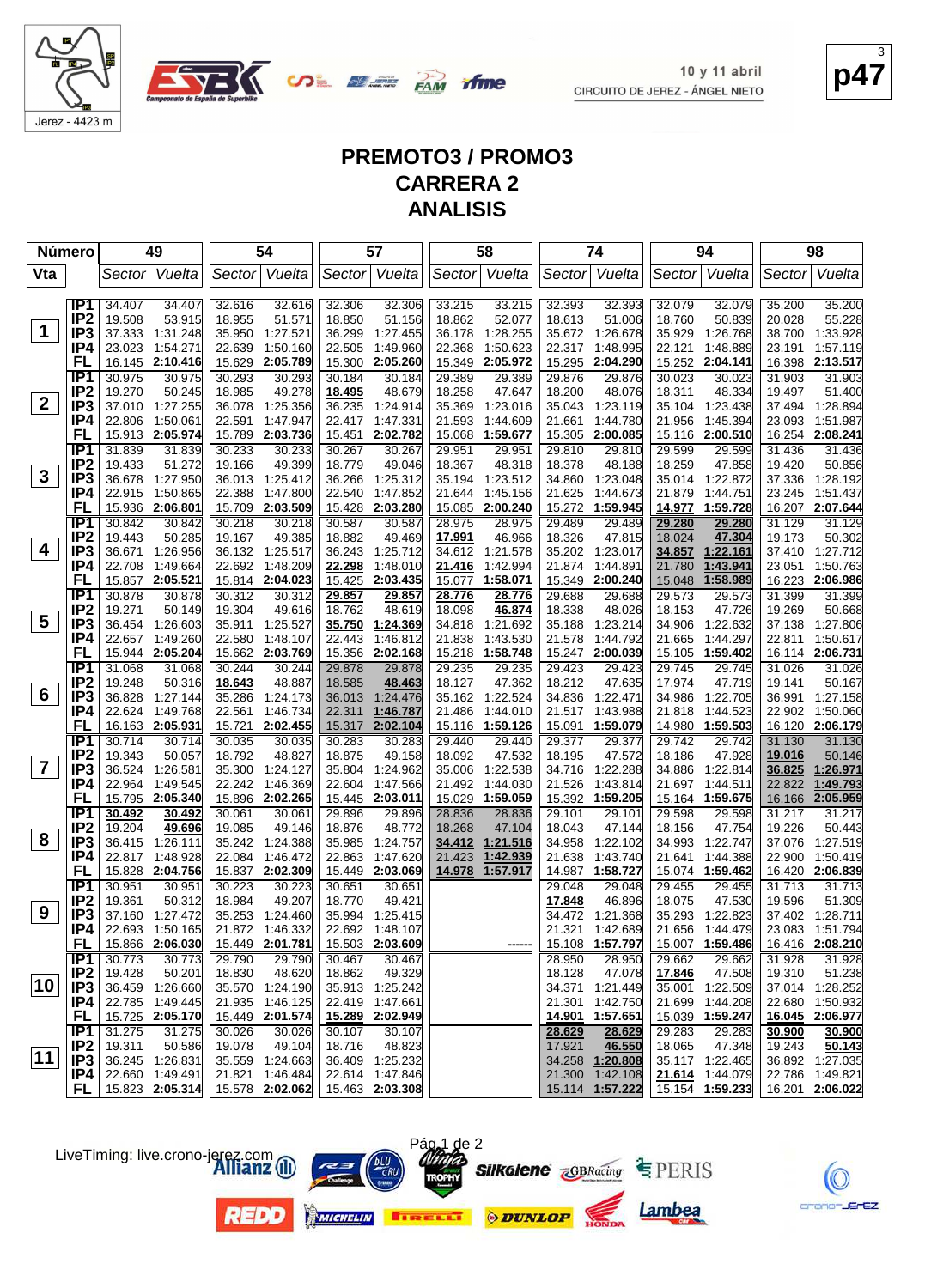

**p47** 3

#### **PREMOTO3 / PROMO3 CARRERA 2 ANALISIS**

|     | <b>Número</b>   |        | 49               |        | 54                          |                  | 57               |        | 58     |                  | 74               |                  | 94               |                  | 98               |
|-----|-----------------|--------|------------------|--------|-----------------------------|------------------|------------------|--------|--------|------------------|------------------|------------------|------------------|------------------|------------------|
| Vta |                 | Sector | Vuelta           |        | Vuelta<br>Sector<br> Sector |                  | Vuelta           | Sector | Vuelta | ∣Sector          | Vuelta           | Sector           | Vuelta           | Sector           | Vuelta           |
|     | IP1             | 30.686 |                  | 29.630 | 29.630                      |                  |                  |        |        |                  |                  |                  |                  |                  |                  |
|     | IP <sub>2</sub> | 19.060 | 30.686<br>49.746 | 18.896 | 48.526                      | 30.488<br>18.880 | 30.488<br>49.368 |        |        | 28.859<br>18.035 | 28.859<br>46.894 | 29.745<br>18.138 | 29.745<br>47.883 | 31.239<br>19.215 | 31.239<br>50.454 |
| 12  | IP3             | 36.119 | 1:25.865         | 35.338 | 1:23.864                    | 36.502           | 1:25.870         |        |        | 34.025           | 1:20.919         | 35.021           | 1:22.904         | 37.056           | 1:27.510         |
|     | IP4             | 22.405 | 1:48.270         | 21.695 | 1:45.559                    | 22.791           | 1:48.661         |        |        | 21.187           | 1:42.106         | 21.928           | 1:44.832         | 22.584           | 1:50.094         |
|     | FL              | 15.661 | 2:03.930         |        | 15.536 2:01.095             |                  | 15.320 2:03.981  |        |        | 15.137           | 1:57.243         | 15.186           | 2:00.018         | 16.255           | 2:06.349         |
|     | IP <sub>1</sub> | 31.546 | 31.546           | 29.716 | 29.716                      | 30.574           | 30.574           |        |        | 28.812           | 28.812           | 30.135           | 30.135           | 31.162           | 31.162           |
|     | IP <sub>2</sub> | 19.451 | 50.997           | 19.134 | 48.850                      | 18.999           | 49.573           |        |        | 18.228           | 47.040           | 18.375           | 48.510           | 19.284           | 50.446           |
| 13  | IP3             | 36.765 | 1:27.762         | 35.150 | 1:24.000                    | 36.377           | 1:25.950         |        |        | 34.960           | 1:22.000         | 35.929           | 1:24.439         | 37.442           | 1:27.888         |
|     | IP4             | 22.610 | 1:50.372         | 21.584 | 1:45.584                    |                  | 22.572 1:48.522  |        |        | 21.783           | 1:43.783         | 22.547           | 1:46.986         |                  | 23.175 1:51.063  |
|     | FL.             |        | 17.254 2:07.625  |        | 15.442 2:01.026             |                  | 15.548 2:04.070  |        |        |                  | 15.416 1:59.199  |                  | 15.645 2:02.631  | 16.705 2:07.767  |                  |



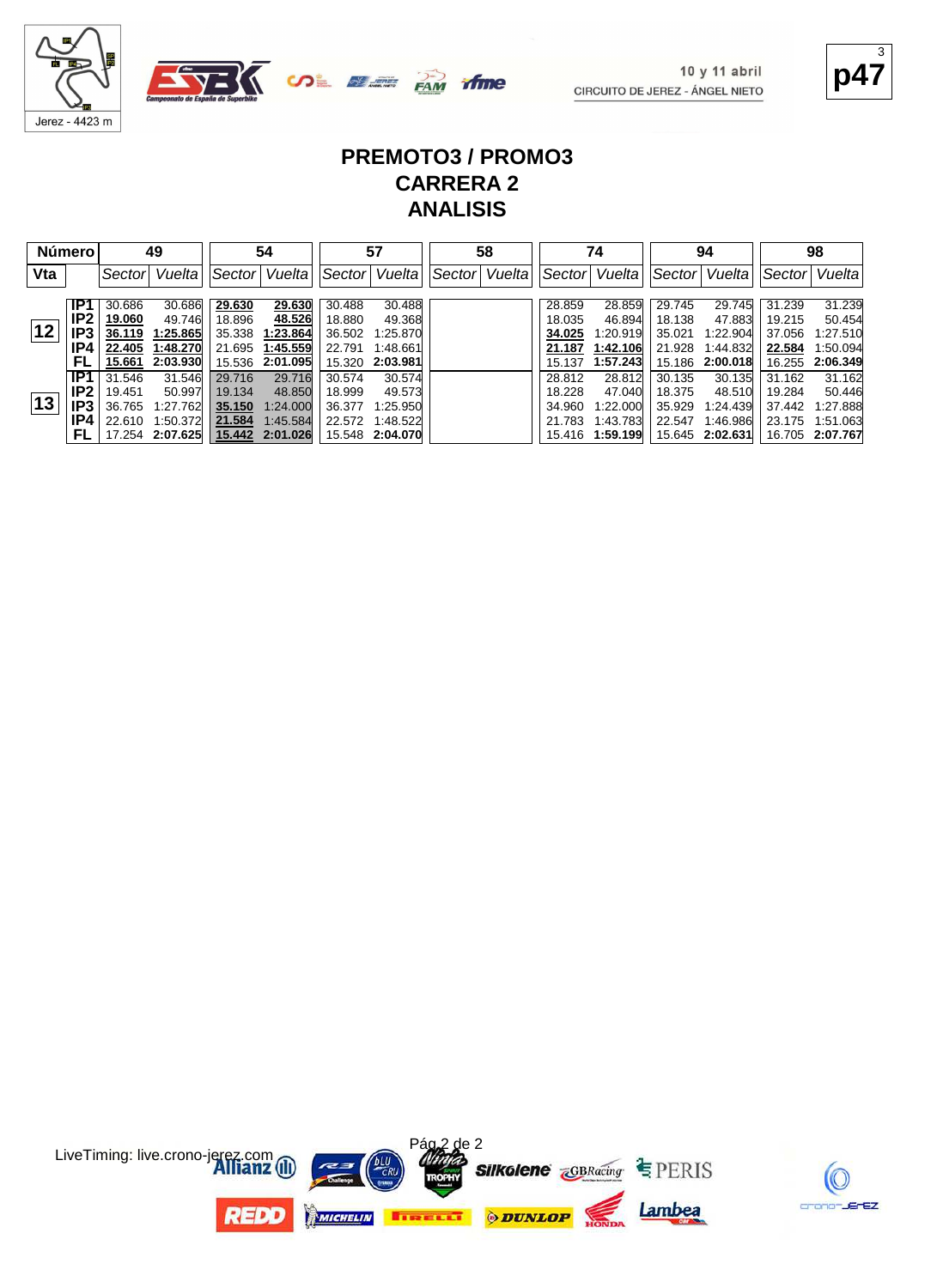



**p48**

# **PREMOTO3 / PROMO3 CARRERA 2 40 MEJORES VUELTAS**

| <b>Dorsal</b> | <b>Piloto</b>         | <b>Nat</b> | Equipo                          | Maq.             | Hora     | <b>Vuelta</b>  | Tiempo   |
|---------------|-----------------------|------------|---------------------------------|------------------|----------|----------------|----------|
| 74            | Carter BROWN          |            | GBR CUNA DE CAMPEONES           | <b>MIR RACIN</b> | 12:23:19 | 11             | 1:57.222 |
| 74            | Carter BROWN          |            | GBR CUNA DE CAMPEONES           | <b>MIR RACIN</b> | 12:25:16 | 12             | 1:57.243 |
| 74            | Carter BROWN          |            | GBR CUNA DE CAMPEONES           | <b>MIR RACIN</b> | 12:21:21 | 10             | 1:57.651 |
| 74            | Carter BROWN          |            | GBR CUNA DE CAMPEONES           | <b>MIR RACIN</b> | 12:19:24 | 9              | 1:57.797 |
| 58            | Jose L ARMARIO        | <b>ESP</b> | <b>GM FUEL-VRC TEAM</b>         |                  | 12:17:23 | 8              | 1:57.917 |
| 34            | Eitan G GRAS          |            | URU AUSTIN RACING VHC LIQUI MOL | <b>BEON</b>      | 12:27:19 | 13             | 1:57.934 |
| 58            | Jose L ARMARIO        | <b>ESP</b> | <b>GM FUEL-VRC TEAM</b>         |                  | 12:09:29 | 4              | 1:58.071 |
| 8             | Marco GARCIA          | <b>ESP</b> | <b>IGAXTEAM</b>                 | <b>BEON</b>      | 12:23:22 | 11             | 1:58.215 |
| 34            | Eitan G GRAS          |            | URU AUSTIN RACING VHC LIQUI MOL | <b>BEON</b>      | 12:23:22 | 11             | 1:58.243 |
| 8             | Marco GARCIA          | <b>ESP</b> | <b>IGAXTEAM</b>                 | <b>BEON</b>      | 12:27:19 | 13             | 1:58.289 |
| 16            | Alvaro FUERTES        | <b>ESP</b> | <b>FUERTES TEAM</b>             | <b>BEON</b>      | 12:27:19 | 13             | 1:58.321 |
| 41            | Yvonne CERPA          | <b>ESP</b> | <b>IGAXTEAM</b>                 | <b>BEON</b>      | 12:21:23 | 10             | 1:58.323 |
| 8             | Marco GARCIA          | <b>ESP</b> | <b>IGAXTEAM</b>                 | <b>BEON</b>      | 12:15:27 | $\overline{7}$ | 1:58.339 |
| 16            | Alvaro FUERTES        | <b>ESP</b> | <b>FUERTES TEAM</b>             | <b>BEON</b>      | 12:23:22 | 11             | 1:58.393 |
| 41            | Yvonne CERPA          | <b>ESP</b> | <b>IGAXTEAM</b>                 | <b>BEON</b>      | 12:17:26 | 8              | 1:58.407 |
| 41            | Yvonne CERPA          | ESP        | <b>IGAXTEAM</b>                 | <b>BEON</b>      | 12:13:29 | 6              | 1:58.545 |
| 8             | Marco GARCIA          | <b>ESP</b> | <b>IGAXTEAM</b>                 | <b>BEON</b>      | 12:13:29 | 6              | 1:58.571 |
| 41            | Yvonne CERPA          | <b>ESP</b> | <b>IGAXTEAM</b>                 | <b>BEON</b>      | 12:15:27 | $\overline{7}$ | 1:58.632 |
| 41            | Yvonne CERPA          | <b>ESP</b> | <b>IGAXTEAM</b>                 | <b>BEON</b>      | 12:23:22 | 11             | 1:58.695 |
| 74            | Carter BROWN          |            | GBR CUNA DE CAMPEONES           | <b>MIR RACIN</b> | 12:17:26 | 8              | 1:58.727 |
| 34            | Eitan G GRAS          |            | URU AUSTIN RACING VHC LIQUI MOL | <b>BEON</b>      | 12:17:26 | 8              | 1:58.745 |
| 58            | Jose L ARMARIO        | <b>ESP</b> | <b>GM FUEL-VRC TEAM</b>         |                  | 12:11:27 | 5              | 1:58.748 |
| 34            | Eitan G GRAS          |            | URU AUSTIN RACING VHC LIQUI MOL | <b>BEON</b>      | 12:25:21 | 12             | 1:58.759 |
| 41            | Yvonne CERPA          | <b>ESP</b> | <b>IGAXTEAM</b>                 | <b>BEON</b>      | 12:25:21 | 12             | 1:58.770 |
| 16            | Alvaro FUERTES        | <b>ESP</b> | <b>FUERTES TEAM</b>             | <b>BEON</b>      | 12:25:21 | 12             | 1:58.778 |
| 34            | Eitan G GRAS          |            | URU AUSTIN RACING VHC LIQUI MOL | <b>BEON</b>      | 12:15:27 | $\overline{7}$ | 1:58.833 |
| 8             | Marco GARCIA          | <b>ESP</b> | <b>IGAXTEAM</b>                 | <b>BEON</b>      | 12:25:21 | 12             | 1:58.869 |
| 8             | Marco GARCIA          | <b>ESP</b> | <b>IGAXTEAM</b>                 | <b>BEON</b>      | 12:17:26 | 8              | 1:58.884 |
| 16            | <b>Alvaro FUERTES</b> | <b>ESP</b> | <b>FUERTES TEAM</b>             | <b>BEON</b>      | 12:17:25 | 8              | 1:58.886 |
| 8             | Marco GARCIA          | <b>ESP</b> | <b>IGAXTEAM</b>                 | <b>BEON</b>      | 12:19:25 | 9              | 1:58.922 |
| 41            | Yvonne CERPA          | <b>ESP</b> | <b>IGAXTEAM</b>                 | <b>BEON</b>      | 12:27:19 | 13             | 1:58.942 |
| 8             | Marco GARCIA          | <b>ESP</b> | <b>IGAXTEAM</b>                 | <b>BEON</b>      | 12:21:24 | 10             | 1:58.976 |
| 94            | Marc AGUILAR          | <b>ESP</b> | QRG MOTOR RACING                | <b>BEON</b>      | 12:09:27 | 4              | 1:58.989 |
| 41            | Yvonne CERPA          | ESP        | <b>IGAXTEAM</b>                 | <b>BEON</b>      | 12:19:25 | 9              | 1:59.040 |
| 58            | Jose L ARMARIO        | <b>ESP</b> | <b>GM FUEL-VRC TEAM</b>         |                  | 12:15:26 | 7              | 1:59.059 |
| 74            | Carter BROWN          |            | GBR CUNA DE CAMPEONES           | <b>MIR RACIN</b> | 12:13:28 | 6              | 1:59.079 |
| 58            | Jose L ARMARIO        | ESP        | <b>GM FUEL-VRC TEAM</b>         |                  | 12:13:26 | 6              | 1:59.126 |
| 34            | Eitan G GRAS          |            | URU AUSTIN RACING VHC LIQUI MOL | <b>BEON</b>      | 12:13:28 | 6              | 1:59.137 |
| 34            | Eitan G GRAS          |            | URU AUSTIN RACING VHC LIQUI MOL | <b>BEON</b>      | 12:21:24 | 10             | 1:59.182 |
| 16            | Alvaro FUERTES        |            | ESP FUERTES TEAM                | <b>BEON</b>      | 12:21:24 | 10             | 1:59.187 |



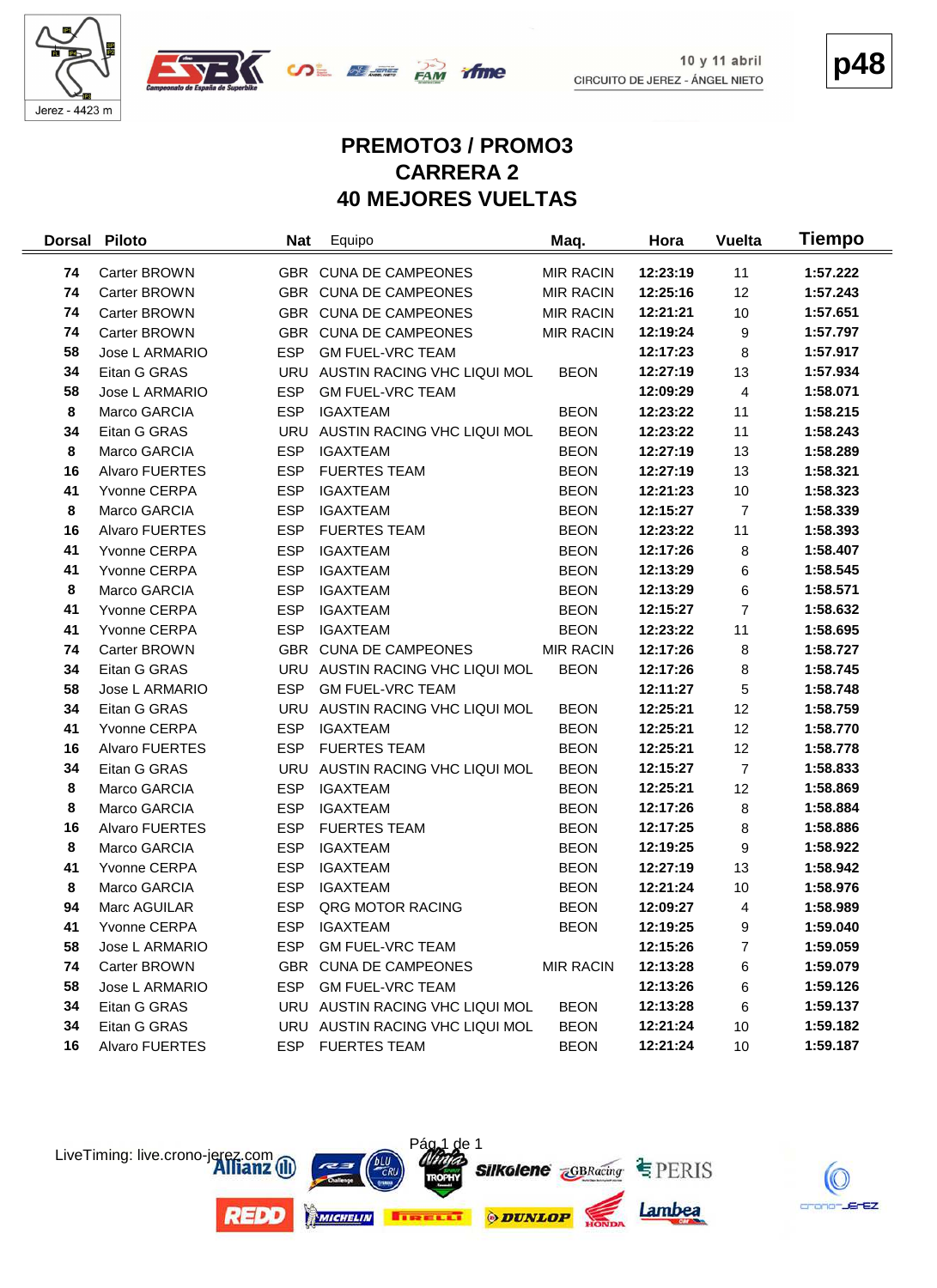





#### **PREMOTO3 / PROMO3 CARRERA 2 TOP CINCO VUELTAS**

|     | <b>Piloto</b>             |            | Nat Equipo                       | <b>Top Five Laps</b> |          |          |          |          |  |  |  |  |  |  |  |  |
|-----|---------------------------|------------|----------------------------------|----------------------|----------|----------|----------|----------|--|--|--|--|--|--|--|--|
|     |                           |            |                                  |                      |          |          |          |          |  |  |  |  |  |  |  |  |
| 74. | <b>Carter BROWN</b>       | <b>GBR</b> | <b>CUNA DE CAMPEONES</b>         | 1:57.222             | 1:57.243 | 1:57.651 | 1:57.797 | 1:58.727 |  |  |  |  |  |  |  |  |
| 58  | Jose L ARMARIO            | <b>ESP</b> | <b>GM FUEL-VRC TEAM</b>          | 1:57.917             | 1:58.071 | 1:58.748 | 1:59.059 | 1:59.126 |  |  |  |  |  |  |  |  |
| 34  | Eitan G GRAS              | <b>URU</b> | AUSTIN RACING VHC LIQUI MOLY     | 1:57.934             | 1:58.243 | 1:58.745 | 1:58.759 | 1:58.833 |  |  |  |  |  |  |  |  |
| 8   | Marco GARCIA              | <b>ESP</b> | <b>IGAXTEAM</b>                  | 1:58.215             | 1:58.289 | 1:58.339 | 1:58.571 | 1:58.869 |  |  |  |  |  |  |  |  |
| 16  | <b>Alvaro FUERTES</b>     | <b>ESP</b> | <b>FUERTES TEAM</b>              | 1:58.321             | 1:58.393 | 1:58.778 | 1:58.886 | 1:59.187 |  |  |  |  |  |  |  |  |
| 41  | <b>Yvonne CERPA</b>       | <b>ESP</b> | <b>IGAXTEAM</b>                  | 1:58.323             | 1:58.407 | 1:58.545 | 1:58.632 | 1:58.695 |  |  |  |  |  |  |  |  |
| 94. | Marc AGUILAR              | <b>ESP</b> | QRG MOTOR RACING                 | 1:58.989             | 1:59.233 | 1:59.247 | 1:59.402 | 1:59.462 |  |  |  |  |  |  |  |  |
|     | 18 Pablo OLIVARES         | <b>ESP</b> | <b>GM FUEL-VRC TEAM</b>          | 2:00.108             | 2:00.301 | 2:00.484 | 2:00.925 | 2:01.641 |  |  |  |  |  |  |  |  |
| 14  | <b>Eduardo GUTIERREZ</b>  | <b>ESP</b> | QRG MOTOR RACING                 | 2:00.598             | 2:01.354 | 2:01.636 | 2:01.755 | 2:01.913 |  |  |  |  |  |  |  |  |
|     | 54 Jesus RIOS             | <b>ESP</b> | <b>MRE TALENT</b>                | 2:01.026             | 2:01.095 | 2:01.574 | 2:01.781 | 2:02.062 |  |  |  |  |  |  |  |  |
| 11  | David GONZALEZ            | <b>ESP</b> | <b>CUNA DE CAMPEONES</b>         | 2:01.101             | 2:01.215 | 2:01.611 | 2:01.803 | 2:01.814 |  |  |  |  |  |  |  |  |
| 57  | <b>Ruben ROMERO</b>       | <b>ESP</b> | <b>ILUSION TEAM</b>              | 2:02.104             | 2:02.168 | 2:02.782 | 2:02.949 | 2:03.011 |  |  |  |  |  |  |  |  |
| 22  | <b>Ben Richard AUSTIN</b> |            | GBR AUSTIN RACING VHC LIQUI MOLY | 2:02.288             | 2:03.059 | 2:03.183 | 2:03.194 | 2:03.337 |  |  |  |  |  |  |  |  |
|     | 24 Jayant CHOTE           | NED        | <b>CUNA DE CAMPEONES</b>         | 2:02.658             | 2:02.981 | 2:03.017 | 2:03.032 | 2:03.104 |  |  |  |  |  |  |  |  |
|     | Xavi VIDAL                | <b>ESP</b> | <b>CUNA DE CAMPEONES</b>         | 2:02.735             | 2:02.934 | 2:02.972 | 2:03.039 | 2:03.101 |  |  |  |  |  |  |  |  |
|     | 49 Xavier MARTINEZ        | <b>ESP</b> | <b>CUNA CAMPEONES</b>            | 2:03.930             | 2:04.756 | 2:05.170 | 2:05.204 | 2:05.314 |  |  |  |  |  |  |  |  |
| 9   | <b>Elliot KASSIGIAN</b>   |            | FRA CUNA CAMPEONES               | 2:03.996             | 2:04.092 | 2:04.510 | 2:04.765 | 2:05.056 |  |  |  |  |  |  |  |  |
| 37  | Montague J AMER           |            | GBR AUSTIN RACING VHC LIQUI MOLY | 2:04.014             | 2:04.166 | 2:04.185 | 2:04.241 | 2:04.535 |  |  |  |  |  |  |  |  |
| 44  | Mark PEREZ                | <b>ESP</b> | <b>CUNA DE CAMPEONES</b>         | 2:04.279             | 2:04.451 | 2:04.646 | 2:04.938 | 2:05.241 |  |  |  |  |  |  |  |  |
|     | 25 Kyle PAYNE             | <b>GBR</b> | <b>CUNA DE CAMPEONES</b>         | 2:04.837             | 2:04.846 | 2:05.660 | 2:05.805 | 2:06.580 |  |  |  |  |  |  |  |  |
|     | 98 Mika SIEBDRATH         |            | GER CUNA DE CAMPEONES            | 2:05.959             | 2:06.022 | 2:06.179 | 2:06.349 | 2:06.731 |  |  |  |  |  |  |  |  |



**p49**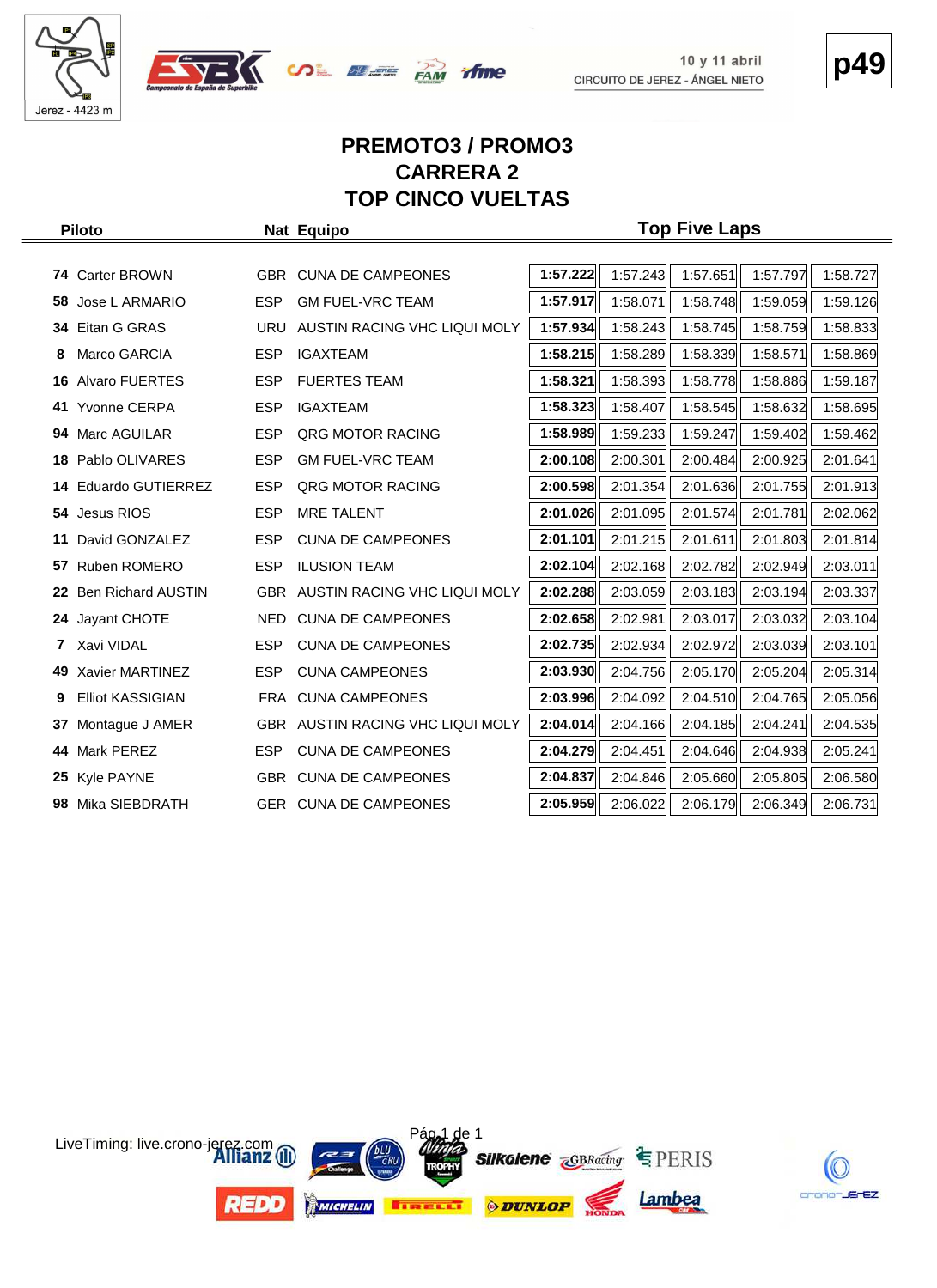

 $\frac{1}{2}$ 



 $10y11$  abril CIRCUITO DE JEREZ - ÁNGEL NIETO **p50**

## **PREMOTO3 / PROMO3 CARRERA 2 40 MEJORES VELOCIDADES MÁXIMAS**

| <b>Dorsal</b> | <b>Piloto</b>         | <b>Nat</b> | Equipo                          | Maq.             | Hora     | <b>Vuelta</b>  | <b>Vmax</b> |
|---------------|-----------------------|------------|---------------------------------|------------------|----------|----------------|-------------|
| 41            | Yvonne CERPA          | <b>ESP</b> | <b>IGAXTEAM</b>                 | <b>BEON</b>      | 12:16:14 | $\overline{7}$ | 195,0       |
| 41            | Yvonne CERPA          | <b>ESP</b> | <b>IGAXTEAM</b>                 | <b>BEON</b>      | 12:14:16 | 6              | 193,5       |
| 8             | Marco GARCIA          | <b>ESP</b> | <b>IGAXTEAM</b>                 | <b>BEON</b>      | 12:18:13 | 8              | 192,9       |
| 34            | Eitan G GRAS          | <b>URU</b> | AUSTIN RACING VHC LIQUI MOL     | <b>BEON</b>      | 12:22:11 | 10             | 192,8       |
| 34            | Eitan G GRAS          | URU        | AUSTIN RACING VHC LIQUI MOL     | <b>BEON</b>      | 12:26:08 | 12             | 192,3       |
| 8             | Marco GARCIA          | <b>ESP</b> | <b>IGAXTEAM</b>                 | <b>BEON</b>      | 12:26:08 | 12             | 192,2       |
| 34            | Eitan G GRAS          | URU        | AUSTIN RACING VHC LIQUI MOL     | <b>BEON</b>      | 12:24:10 | 11             | 192,0       |
| 8             | Marco GARCIA          | <b>ESP</b> | <b>IGAXTEAM</b>                 | <b>BEON</b>      | 12:12:18 | 5              | 191,6       |
| 8             | Marco GARCIA          | <b>ESP</b> | <b>IGAXTEAM</b>                 | <b>BEON</b>      | 12:08:19 | 3              | 191,3       |
| 34            | Eitan G GRAS          |            | URU AUSTIN RACING VHC LIQUI MOL | <b>BEON</b>      | 12:20:12 | 9              | 191,1       |
| 8             | Marco GARCIA          | <b>ESP</b> | <b>IGAXTEAM</b>                 | <b>BEON</b>      | 12:24:10 | 11             | 190,7       |
| 8             | Marco GARCIA          | <b>ESP</b> | <b>IGAXTEAM</b>                 | <b>BEON</b>      | 12:16:14 | 7              | 190,3       |
| 41            | Yvonne CERPA          | <b>ESP</b> | <b>IGAXTEAM</b>                 | <b>BEON</b>      | 12:08:19 | 3              | 190,1       |
| 34            | Eitan G GRAS          | URU        | AUSTIN RACING VHC LIQUI MOL     | <b>BEON</b>      | 12:18:13 | 8              | 190,0       |
| 41            | Yvonne CERPA          | <b>ESP</b> | <b>IGAXTEAM</b>                 | <b>BEON</b>      | 12:12:18 | 5              | 190,0       |
| 8             | Marco GARCIA          | <b>ESP</b> | <b>IGAXTEAM</b>                 | <b>BEON</b>      | 12:22:11 | 10             | 189,9       |
| 14            | Eduardo GUTIERREZ     | <b>ESP</b> | QRG MOTOR RACING                | <b>BEON</b>      | 12:02:17 | 0              | 189,8       |
| 57            | Ruben ROMERO          | <b>ESP</b> | <b>ILUSION TEAM</b>             | <b>BEON</b>      | 12:04:18 | $\mathbf{1}$   | 189,7       |
| 16            | <b>Alvaro FUERTES</b> | <b>ESP</b> | <b>FUERTES TEAM</b>             | <b>BEON</b>      | 12:14:14 | 6              | 189,6       |
| 58            | Jose L ARMARIO        | <b>ESP</b> | <b>GM FUEL-VRC TEAM</b>         |                  | 12:04:18 | $\mathbf{1}$   | 189,5       |
| 16            | <b>Alvaro FUERTES</b> | <b>ESP</b> | <b>FUERTES TEAM</b>             | <b>BEON</b>      | 12:26:08 | 12             | 189,3       |
| 74            | Carter BROWN          |            | GBR CUNA DE CAMPEONES           | <b>MIR RACIN</b> | 12:02:15 | 0              | 189,1       |
| 8             | Marco GARCIA          | <b>ESP</b> | <b>IGAXTEAM</b>                 | <b>BEON</b>      | 12:20:12 | 9              | 189,1       |
| 8             | Marco GARCIA          | <b>ESP</b> | <b>IGAXTEAM</b>                 | <b>BEON</b>      | 12:02:16 | 0              | 189,1       |
| 74            | Carter BROWN          | <b>GBR</b> | <b>CUNA DE CAMPEONES</b>        | <b>MIR RACIN</b> | 12:18:13 | 8              | 189,0       |
| 8             | Marco GARCIA          | <b>ESP</b> | <b>IGAXTEAM</b>                 | <b>BEON</b>      | 12:14:16 | 6              | 189,0       |
| 41            | Yvonne CERPA          | <b>ESP</b> | <b>IGAXTEAM</b>                 | <b>BEON</b>      | 12:18:13 | 8              | 189,0       |
| 94            | Marc AGUILAR          | <b>ESP</b> | QRG MOTOR RACING                | <b>BEON</b>      | 12:20:12 | 9              | 188,7       |
| 74            | Carter BROWN          | GBR        | <b>CUNA DE CAMPEONES</b>        | <b>MIR RACIN</b> | 12:04:17 | $\mathbf{1}$   | 188,4       |
| 41            | Yvonne CERPA          | <b>ESP</b> | <b>IGAXTEAM</b>                 | <b>BEON</b>      | 12:10:19 | 4              | 188,4       |
| 74            | Carter BROWN          | GBR        | <b>CUNA DE CAMPEONES</b>        | <b>MIR RACIN</b> | 12:16:14 | 7              | 188,3       |
| 8             | Marco GARCIA          | <b>ESP</b> | <b>IGAXTEAM</b>                 | <b>BEON</b>      | 12:04:18 | 1              | 187,6       |
| 18            | Pablo OLIVARES        | <b>ESP</b> | <b>GM FUEL-VRC TEAM</b>         | <b>MIR RACIN</b> | 12:10:19 | 4              | 187,5       |
| 41            | Yvonne CERPA          | ESP        | <b>IGAXTEAM</b>                 | <b>BEON</b>      | 12:06:19 | $\overline{c}$ | 187,5       |
| 94            | Marc AGUILAR          | <b>ESP</b> | QRG MOTOR RACING                | <b>BEON</b>      | 12:18:13 | 8              | 187,5       |
| 34            | Eitan G GRAS          |            | URU AUSTIN RACING VHC LIQUI MOL | <b>BEON</b>      | 12:06:17 | 2              | 187,4       |
| 8             | Marco GARCIA          | <b>ESP</b> | <b>IGAXTEAM</b>                 | <b>BEON</b>      | 12:10:19 | 4              | 187,3       |
| 8             | Marco GARCIA          | <b>ESP</b> | <b>IGAXTEAM</b>                 | <b>BEON</b>      | 12:06:19 | 2              | 187,3       |
| 74            | Carter BROWN          |            | GBR CUNA DE CAMPEONES           | <b>MIR RACIN</b> | 12:14:16 | 6              | 186,9       |
| 34            | Eitan G GRAS          |            | URU AUSTIN RACING VHC LIQUI MOL | <b>BEON</b>      | 12:12:17 | 5              | 186,9       |



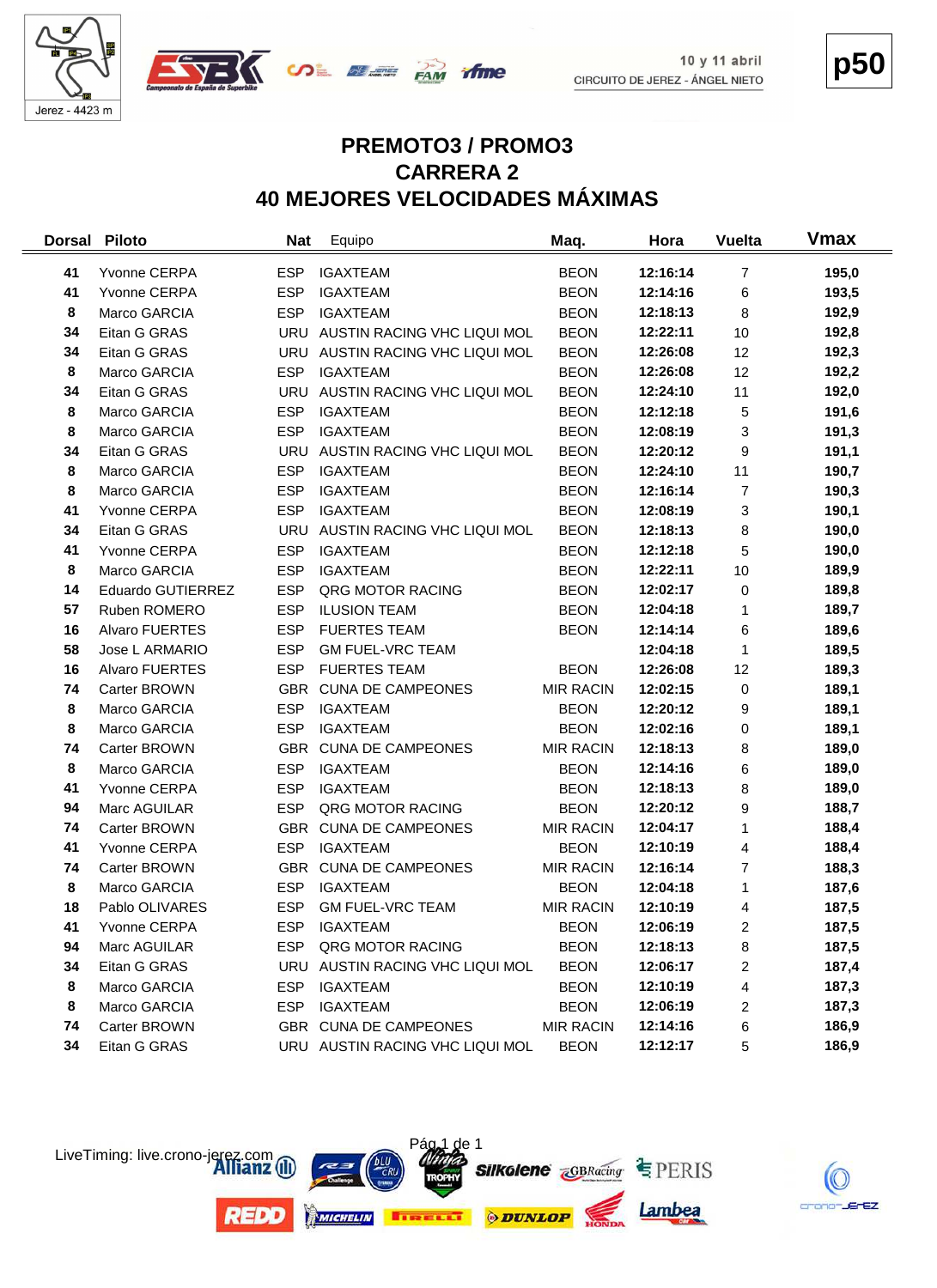



# **p51**

## **PREMOTO3 / PROMO3 CARRERA 2 TOP CINCO VELOCIDADES MÁXIMAS**

|    | <b>Piloto</b>            |            | Nat Equipo                       | <b>Top Five Vmax</b> |       |       |       |       |  |  |  |  |  |  |  |  |
|----|--------------------------|------------|----------------------------------|----------------------|-------|-------|-------|-------|--|--|--|--|--|--|--|--|
|    |                          |            |                                  |                      |       |       |       |       |  |  |  |  |  |  |  |  |
|    | 41 Yvonne CERPA          | <b>ESP</b> | <b>IGAXTEAM</b>                  | 195,0                | 193,5 | 190,1 | 190,0 | 189,0 |  |  |  |  |  |  |  |  |
| 8  | Marco GARCIA             | <b>ESP</b> | <b>IGAXTEAM</b>                  | 192,9                | 192,2 | 191,6 | 191,3 | 190,7 |  |  |  |  |  |  |  |  |
|    | 34 Eitan G GRAS          |            | URU AUSTIN RACING VHC LIQUI MOLY | 192,8                | 192,3 | 192,0 | 191,1 | 190,0 |  |  |  |  |  |  |  |  |
|    | 14 Eduardo GUTIERREZ     | <b>ESP</b> | QRG MOTOR RACING                 | 189,8                | 186,4 | 183,7 | 183,1 | 182,9 |  |  |  |  |  |  |  |  |
|    | 57 Ruben ROMERO          | <b>ESP</b> | <b>ILUSION TEAM</b>              | 189,7                | 184,4 | 184,2 | 181,3 | 181,0 |  |  |  |  |  |  |  |  |
|    | <b>16 Alvaro FUERTES</b> | <b>ESP</b> | <b>FUERTES TEAM</b>              | 189,6                | 189,3 | 186,6 | 186,6 | 186,3 |  |  |  |  |  |  |  |  |
|    | 58 Jose L ARMARIO        | <b>ESP</b> | <b>GM FUEL-VRC TEAM</b>          | 189,5                | 185,8 | 185,8 | 184,9 | 184,5 |  |  |  |  |  |  |  |  |
|    | 74 Carter BROWN          |            | GBR CUNA DE CAMPEONES            | 189,1                | 189,0 | 188,4 | 188,3 | 186,9 |  |  |  |  |  |  |  |  |
|    | 94 Marc AGUILAR          | <b>ESP</b> | QRG MOTOR RACING                 | 188,7                | 187,5 | 186,6 | 186,6 | 186,4 |  |  |  |  |  |  |  |  |
|    | 18 Pablo OLIVARES        | <b>ESP</b> | <b>GM FUEL-VRC TEAM</b>          | 187,5                | 185,8 | 185,2 | 183,8 | 182,6 |  |  |  |  |  |  |  |  |
|    | 22 Ben Richard AUSTIN    |            | GBR AUSTIN RACING VHC LIQUI MOLY | 185,4                | 184,7 | 183,7 | 182,9 | 182,0 |  |  |  |  |  |  |  |  |
| 37 | Montague J AMER          |            | GBR AUSTIN RACING VHC LIQUI MOLY | 178,8                | 178,5 | 176,7 | 175,2 | 174,1 |  |  |  |  |  |  |  |  |
| 9  | <b>Elliot KASSIGIAN</b>  |            | FRA CUNA CAMPEONES               | 176,5                | 172,4 | 171,2 | 171,0 | 171,0 |  |  |  |  |  |  |  |  |
| 98 | Mika SIEBDRATH           |            | GER CUNA DE CAMPEONES            | 175,2                | 174,8 | 173,0 | 172,2 | 171,5 |  |  |  |  |  |  |  |  |
| 24 | Jayant CHOTE             | NED        | <b>CUNA DE CAMPEONES</b>         | 175,2                | 173,4 | 171,7 | 171,4 | 171,2 |  |  |  |  |  |  |  |  |
|    | 25 Kyle PAYNE            |            | GBR CUNA DE CAMPEONES            | 175,1                | 174,5 | 174,1 | 173,2 | 172,1 |  |  |  |  |  |  |  |  |
| 11 | David GONZALEZ           | <b>ESP</b> | <b>CUNA DE CAMPEONES</b>         | 175,0                | 174,4 | 174,2 | 173,0 | 172,6 |  |  |  |  |  |  |  |  |
|    | 49 Xavier MARTINEZ       | <b>ESP</b> | <b>CUNA CAMPEONES</b>            | 175,0                | 173,6 | 172,2 | 171,7 | 169,9 |  |  |  |  |  |  |  |  |
|    | 54 Jesus RIOS            | <b>ESP</b> | <b>MRE TALENT</b>                | 174,7                | 173,2 | 172,2 | 170,6 | 169,1 |  |  |  |  |  |  |  |  |
|    | 7 Xavi VIDAL             | <b>ESP</b> | <b>CUNA DE CAMPEONES</b>         | 174,2                | 174,1 | 173,5 | 172,9 | 172,7 |  |  |  |  |  |  |  |  |
|    | 44 Mark PEREZ            | <b>ESP</b> | <b>CUNA DE CAMPEONES</b>         | 174,2                | 173,8 | 173,8 | 173,5 | 173,0 |  |  |  |  |  |  |  |  |